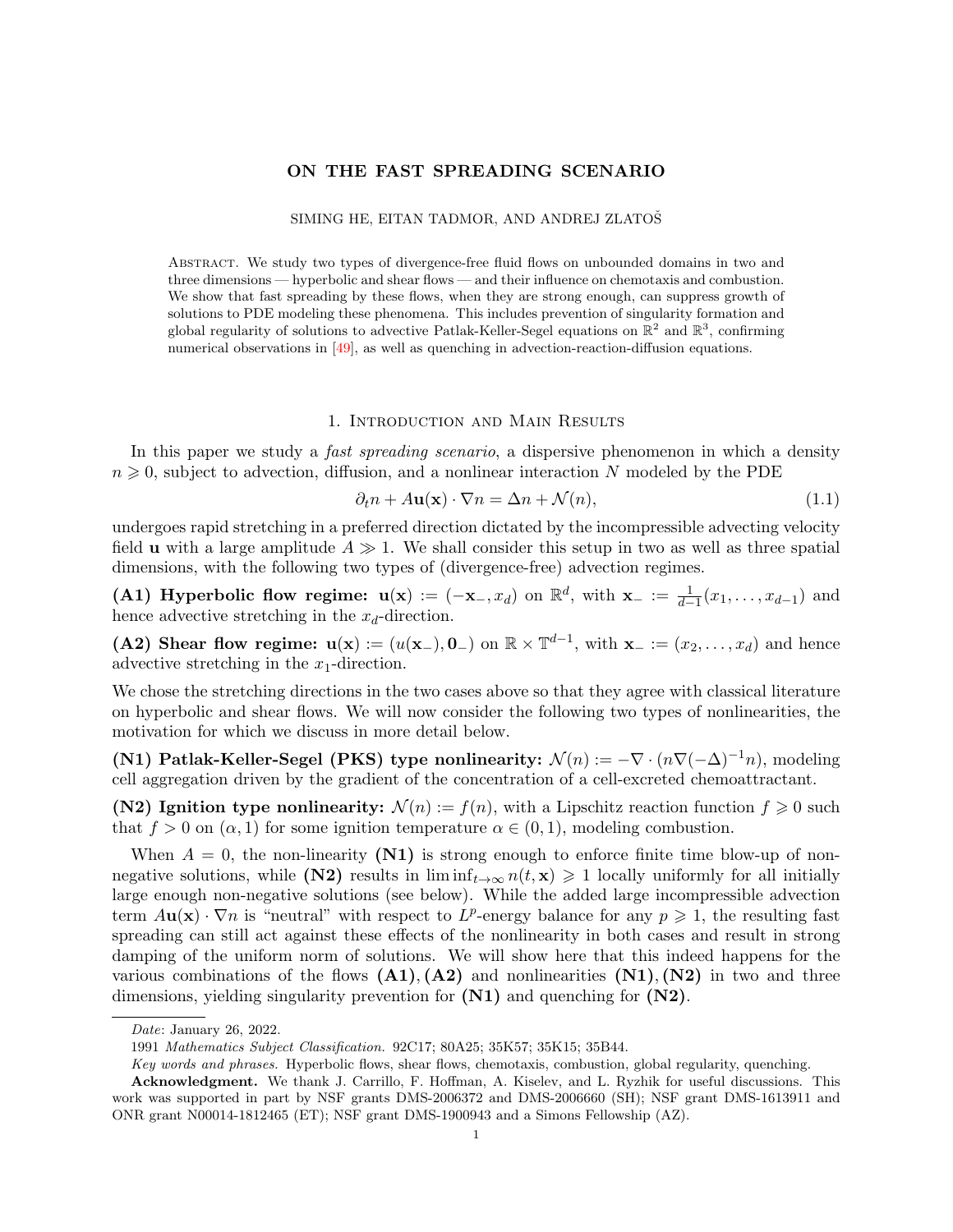1.1. **Hyperbolic Flow Regime.** We will first consider  $(1.1)$  with the flow  $(A1)$ . It is natural to study this model by rescaling time to obtain

$$
\partial_t n + (-\mathbf{x}_-, x_d) \cdot \nabla n = A^{-1} \Delta n + A^{-1} \mathcal{N}(n), \tag{1.2}
$$

and then consider this PDE as a perturbation of the linear equation

<span id="page-1-1"></span><span id="page-1-0"></span>
$$
\partial_t \rho + (-\mathbf{x}_-, x_d) \cdot \nabla \rho = A^{-1} \Delta \rho
$$

at times  $t \ll A$  (i.e.,  $t \ll 1$  before rescaling). The task is now to control the size of this perturbation, to which end one can try to employ energy-type arguments, as well as to demonstrate sufficiently fast decay for the passive scalar dynamics of  $\rho$  for times  $t \ll A$  (both for large enough A), and then iterate this process in order to encompass larger times as well. We will do so here for both nonlinearities  $(N1)$  and  $(N2)$ .

**Case**  $(A1) + (N1)$ . This is the d-dimensional Patlak-Keller-Segel model with hyperbolic flow

$$
\partial_t n + A(-\mathbf{x}_-, x_d) \cdot \nabla n = \Delta n - \nabla \cdot (n\nabla (-\Delta)^{-1} n), \qquad \mathbf{x} = ((d-1)\mathbf{x}_-, x_d) \in \mathbb{R}^d,
$$
 (1.3)

with initial data  $n(0, x) = n_0(x) \geq 0$  and  $d \in \{2, 3\}$ . Such equations model chemotaxis phenomena of biological organisms in fluid streams, with n and  $c := (-\Delta)^{-1}n$  corresponding to the densities of cells and chemoattractants released by them, respectively. The cell density is subject to diffusion and chemical-triggered aggregation, as well as advection by the underlying fluid flow. It is also assumed here that the chemoattractant diffuses much faster than the cells themselves, which motivates the relationship  $c = (-\Delta)^{-1}n$ . We note that the [\(1.3\)](#page-1-0) is one of many models incorporating the fluid advection effect (see, e.g., [\[23,](#page-15-0) [29,](#page-15-1) [35,](#page-16-1) [54–](#page-16-2)[57,](#page-16-3) [64,](#page-17-0) [66\]](#page-17-1)).

In the absence of advection, [\(1.3\)](#page-1-0) is the classical Patlak-Keller-Segel (PKS) model [\[48,](#page-16-4)[61\]](#page-16-5), whose variations have received considerable attention in mathematics and science. Since the literature on the subject is vast, we cannot list all of it here and instead refer the interested reader to the review [\[43\]](#page-16-6) and some of the representative works [\[15,](#page-15-2) [17–](#page-15-3)[21,](#page-15-4) [24,](#page-15-5) [39,](#page-16-7) [45,](#page-16-8) [60\]](#page-16-9) as well as references therein. In two spatial dimensions  $d = 2$ , it is well-known that if the initial mass  $\|n_0\|_1$  is below  $8\pi$ , then  $(1.3)$  with  $A = 0$  admits global smooth solutions. Above this threshold aggregation dominates diffusion, resulting in a Dirac-type singularity formation in finite time [\[21,](#page-15-4)[45\]](#page-16-8); and at the borderline, solutions with finite second moments remain regular and form Dirac masses as time approaches infinity [\[20\]](#page-15-6). On the other hand, when  $d = 3$  and  $A = 0$ , solutions with  $||n_0||_{3/2}$  small enough are known to exist globally [\[28,](#page-15-7) [62\]](#page-16-10), while finite time blow-up can occur for solutions with arbitrarily small masses [\[28\]](#page-15-7).

The first work studying blow-up suppression in chemotaxis models by strong flows is the paper [\[50\]](#page-16-11) by Kiselev-Xu, where they applied strong relaxation enhancing flows introduced by Constantin-Kiselev-Ryzhik-Zlatoš in [\[27\]](#page-15-8) to suppress singularity formation in  $(1.3)$  on  $\mathbb{T}^d$   $(d \in \{2,3\})$ . This was later generalized to the fractional diffusion setting in [\[41\]](#page-16-12). Singularity suppression in PKS models by strong shear flows on the same domains was studied by Bedrossian-He [\[7\]](#page-15-9) and He [\[37\]](#page-16-13), with  $\|n_0\|_1 < 8\pi$  needed for positive results when  $d = 3$ , while Iyer-Xu-Zlatoš obtained similar results without the limitation on  $||n_0||_1$  for cellular and other flows that sufficiently enhance diffusion on  $\mathbb{T}^d$  and on  $[0,1]^d$  in [\[44\]](#page-16-14).

These results all hold on tori, and most (except for [\[7,](#page-15-9) [37\]](#page-16-13)) rely on strong mixing properties of the corresponding flows. The flows  $(A1)$  and  $(A2)$  are both very basic and classical examples of advective motions but neither has such properties. They stretch the solutions in a single direction but unlike relaxation enhancing and cellular flows, they do not speed up "communication" between any two regions of the domain (this is also the reason for the hypothesis  $||n_0||_1 < 8\pi$  in the threedimensional shear-flow case from [\[7\]](#page-15-9)). Moreover, one cannot extend the above results to unbounded domains by simple periodization because [\(1.3\)](#page-1-0) does not have a maximum principle.

In fact, the only prior result on  $\mathbb{R}^2$  is in the paper [\[38\]](#page-16-15) by He-Tadmor, where the fast-splitting hyperbolic flow (A1) was shown to suppress blow-up in [\(1.3\)](#page-1-0) for solutions with  $||n_0||_1 < 16\pi$  as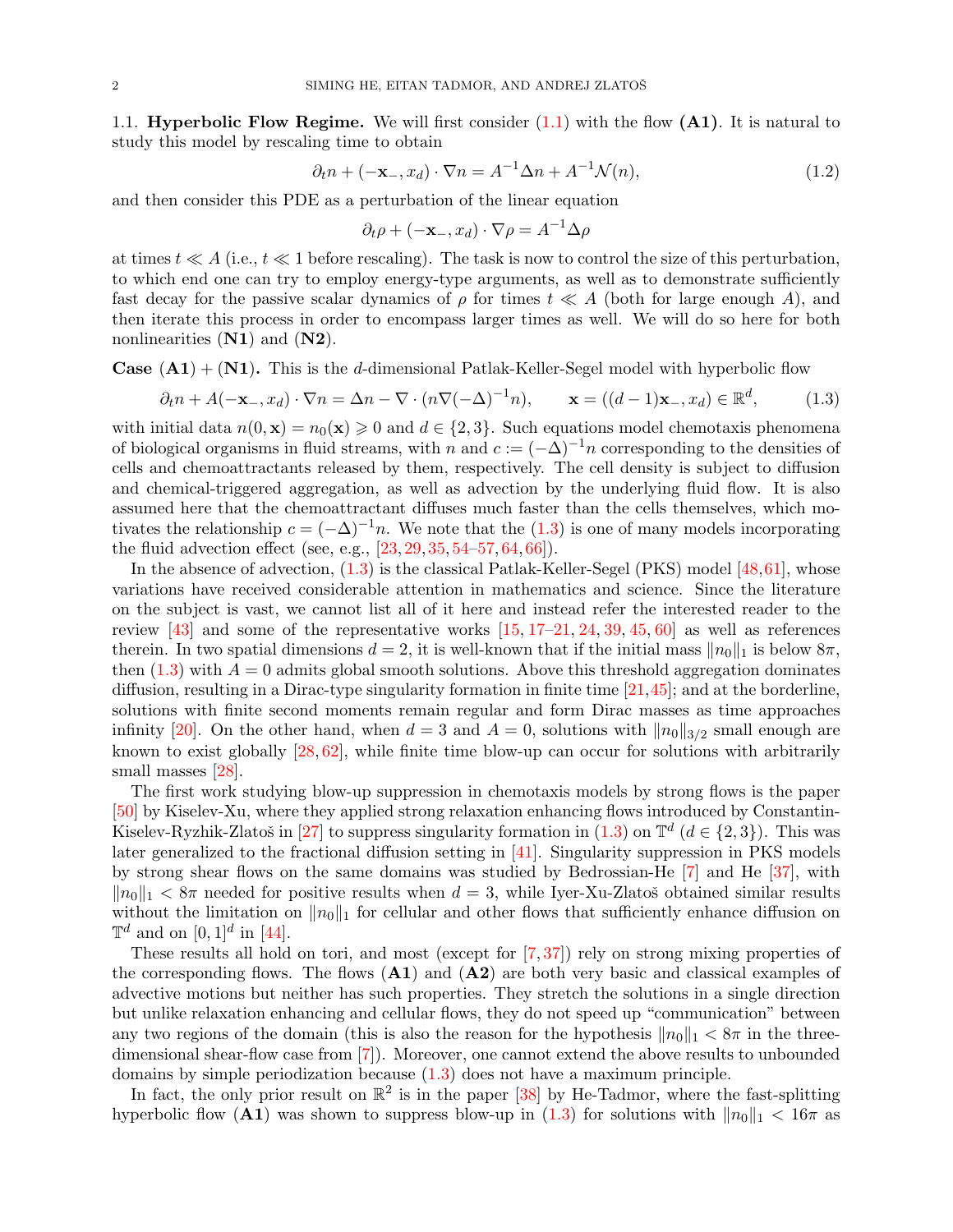well as additional structural assumptions. We substantially improve here this result by removing both these limitations, and also extend it to  $\mathbb{R}^3$ . In particular, the flow  $(A1)$  prevents finite time singularity formation for solutions with arbitrarily large masses in dimensions two and three when its amplitude A is sufficiently large.

<span id="page-2-0"></span>**Theorem 1.1** (PKS + hyperbolic flow). Let n solve [\(1.3\)](#page-1-0) with initial data  $0 \le n_0 \in L^1(\mathbb{R}^d) \cap$  $H^2(\mathbb{R}^d)$  satisfying  $|\mathbf{x}^2|n_0(\mathbf{x}) \in L^1(\mathbb{R}^d)$  and  $d \in \{2,3\}$ . There is  $A_0 = A_0(||n_0||_{L^1 \cap H^2})$  such that if  $A \geq A_0$ , then  $\sup_{t>0} ||n(t, \cdot)||_{L^{\infty}} < \infty$ .

We also prove asymptotic decay of solutions in three dimensions.

<span id="page-2-2"></span>**Theorem 1.2.** When  $d = 3$ , in Theorem [1.1](#page-2-0) we also have  $||n(t, \cdot)||_{L^2} \leqslant t^{-1/2}$  for all  $A \geqslant A_0$  and  $t \geqslant 1$ . In fact, for these A and t we have  $\int_{B(0,t^{1/4})} n(t,\mathbf{x})d\mathbf{x} \leqslant t^{-1/8}$ , showing that asymptotically in time, all the mass of the solution will escape to infinity.

We note that one can obtain the same results for the flow  $-\mathbf{u}$  (which equals u up to rotation in 2D but not in 3D), by proving an analog of Corollary [2.1](#page-5-0) below for this flow.

**Remark.** In the above results, the key property of the hyperbolic flow is that its *dissipation time* converges to 0 as  $A \to \infty$  (this is the same for the shear flows with no plateaus discussed below). Similarly to  $[44]$ , we define the *dissipation time* of a divergence-free (time-independent) flow **u** to be the smallest  $\tau > 0$  (which we denote by  $\tau(\mathbf{u})$ ) such that the solution operator  $\mathcal{S}_t^{\mathbf{u}}$  for the PDE

<span id="page-2-1"></span>
$$
\partial_t \rho + \mathbf{u}(\mathbf{x}) \cdot \nabla \rho = \Delta \rho
$$

satisfies  $||\mathcal{S}_{\tau}^{\mathbf{u}}||_{L^1\to L^{\infty}} \leq \frac{1}{2}$  $\frac{1}{2}$  (in [\[44\]](#page-16-14),  $||\mathcal{S}_{\tau}^{\mathbf{u}}||_{L^2 \to L^2}$  was used instead). Our proofs of the above results then show that they hold for any divergence-free flow **u** in place of  $(-\mathbf{x}_-, x_d)$  that grows at most linearly as  $|x| \to \infty$  and satisfies Theorem [A.1](#page-11-0) below (local well-posedness for [\(1.3\)](#page-1-0)) as well as  $\lim_{A\to\infty} \tau(Au) = 0$  (the latter holds for the hyperbolic flow by Corollary [2.1\)](#page-5-0). Indeed, one then only needs to replace 10 log A by  $A\tau(Au)$  in the proof of Theorem [1.1](#page-2-0) (which concerns the rescaled problem [\(1.2\)](#page-1-1), so this is  $\tau(Au)$  before temporal scaling), because then one can use the definition of  $\tau(Au)$  instead of Corollary [2.1](#page-5-0) to obtain the crucial estimate [\(2.24\)](#page-8-0).

**Case**  $(A1) + (N2)$ . This is the advection-reaction-diffusion equation

$$
\partial_t n + A(-\mathbf{x}_-, x_2) \cdot \nabla n = \Delta n + f(n), \qquad \mathbf{x} = ((d-1)\mathbf{x}_-, x_d) \in \mathbb{R}^d,
$$
\n(1.4)

with  $n(0, \mathbf{x}) = n_0(\mathbf{x}) \geq 0$  and  $d \in \{2, 3\}$ . Since the foundational papers of Kolmogorov-Petrovskii-Piskunov [\[52\]](#page-16-16) and Fisher [\[34\]](#page-16-17), reaction-diffusion equations have been used to model multiple phenomena, including combustion, chemical kinetics, population dynamics, morphogenesis, and nerve pulse propagation. It would again be impossible to list here all the relevant works and we only mention a small cross section of the vast literature  $[1, 11-13, 25, 33, 36, 40, 58, 59, 63, 65, 68-70, 74]$  $[1, 11-13, 25, 33, 36, 40, 58, 59, 63, 65, 68-70, 74]$  $[1, 11-13, 25, 33, 36, 40, 58, 59, 63, 65, 68-70, 74]$  $[1, 11-13, 25, 33, 36, 40, 58, 59, 63, 65, 68-70, 74]$  $[1, 11-13, 25, 33, 36, 40, 58, 59, 63, 65, 68-70, 74]$  $[1, 11-13, 25, 33, 36, 40, 58, 59, 63, 65, 68-70, 74]$  $[1, 11-13, 25, 33, 36, 40, 58, 59, 63, 65, 68-70, 74]$  $[1, 11-13, 25, 33, 36, 40, 58, 59, 63, 65, 68-70, 74]$  $[1, 11-13, 25, 33, 36, 40, 58, 59, 63, 65, 68-70, 74]$  $[1, 11-13, 25, 33, 36, 40, 58, 59, 63, 65, 68-70, 74]$  $[1, 11-13, 25, 33, 36, 40, 58, 59, 63, 65, 68-70, 74]$  $[1, 11-13, 25, 33, 36, 40, 58, 59, 63, 65, 68-70, 74]$  $[1, 11-13, 25, 33, 36, 40, 58, 59, 63, 65, 68-70, 74]$  $[1, 11-13, 25, 33, 36, 40, 58, 59, 63, 65, 68-70, 74]$  $[1, 11-13, 25, 33, 36, 40, 58, 59, 63, 65, 68-70, 74]$  $[1, 11-13, 25, 33, 36, 40, 58, 59, 63, 65, 68-70, 74]$  $[1, 11-13, 25, 33, 36, 40, 58, 59, 63, 65, 68-70, 74]$  $[1, 11-13, 25, 33, 36, 40, 58, 59, 63, 65, 68-70, 74]$  $[1, 11-13, 25, 33, 36, 40, 58, 59, 63, 65, 68-70, 74]$  $[1, 11-13, 25, 33, 36, 40, 58, 59, 63, 65, 68-70, 74]$  $[1, 11-13, 25, 33, 36, 40, 58, 59, 63, 65, 68-70, 74]$  $[1, 11-13, 25, 33, 36, 40, 58, 59, 63, 65, 68-70, 74]$  $[1, 11-13, 25, 33, 36, 40, 58, 59, 63, 65, 68-70, 74]$ .

Some of the above phenomena occur inside a fluid medium, which may be subject to advection that is either imposed (passive) or generated by the reactive process (active). This may be the case, in particular, for population dynamics in rivers and seas, as well as for various combustion phenomena such as burning in internal combustion engines or nuclear reactions in stars. The effects of such advection on the reactive process are two-fold and in a sense opposite. On the one hand, the fluid flow may enhance the spread of substances to distant places and hence increase the influence range of the reactive process. On the other hand, this spreading effectively reduces density of the substance and may lessen the mean impact of the reaction, possibly up to the point of quenching it. The interplay of these two effects may have a profound impact on the reactive dynamics, particularly if the advection is strong, and this has recently been studied in many works including [\[2,](#page-15-14) [14,](#page-15-15) [26,](#page-15-16) [27,](#page-15-8) [30,](#page-16-24) [46,](#page-16-25) [51,](#page-16-26) [72,](#page-17-6) [73\]](#page-17-7).

We consider here the effect of strong hyperbolic flows on ignition reactions  $(N2)$ , modeling combustion in flammable substances. In this setting,  $n$  in  $(1.4)$  is the temperature of the substance, and the reaction function  $f$  models the combustive process, with burning only occurring above the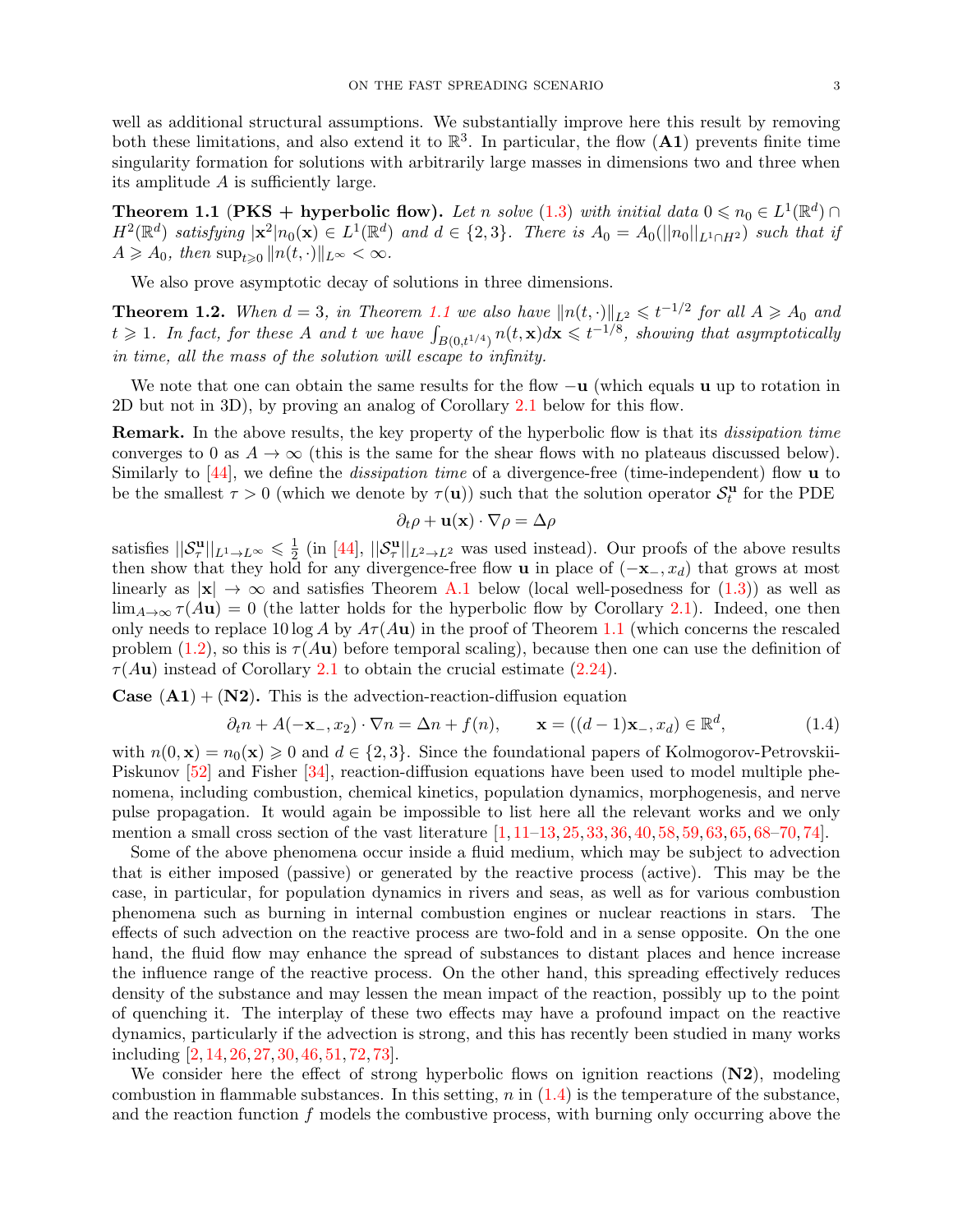ignition temperature  $\alpha$ . While we will only assume that  $n \geqslant 0$ , often considers solutions  $0 \leqslant n \leqslant 1$ , with 1 being the (normalized) maximal possible temperature, which motivates letting  $f \equiv 0$  on  $(-\infty, 0] \cup [1, \infty)$ . The latter of course guarantees that  $0 \le n \le 1$  whenever  $0 \le n_0 \le 1$ . It is then well-known [\[1,](#page-15-10)[47\]](#page-16-27) that when  $A = 0$ , solutions that are initially greater than  $\alpha + \epsilon$  on a ball with radius  $R_{\epsilon}$  will converge locally uniformly to 1 as  $t \to \infty$  (for each  $\epsilon > 0$  and some  $R_{\epsilon}$ ). That is, sufficiently extended initial flames will propagate.

However, this picture may change dramatically in the presence of strong flows. In fact, Constantin-Kiselev-Ryzhik showed in [\[26\]](#page-15-16) that strong shear flows profiles on  $\mathbb{R} \times \mathbb{T}$  that do not have plateaus (i.e., regions where they are constant) can quench arbitrarily large (compactly supported) initial temperatures, provided the flow amplitude is large enough (this was later extended to shear flows with small enough plateaus by Kiselev-Zlatoš [\[51\]](#page-16-26), as well as to periodic cellular flows on  $\mathbb{R} \times \mathbb{T}$ and  $\mathbb{R}^2$  by Fannjiang-Kiselev-Ryzhik [\[30\]](#page-16-24) and Zlatoš [\[73\]](#page-17-7)). By quenching we mean that  $||n(t_0, \cdot)||_{\infty}$ drops below  $\alpha$  at some time  $t_0$ , after which the reaction stops and the solution will only be subject to advection and diffusive decay (since it will remain below  $\alpha$  forever). Our next result is the same conclusion for the hyperbolic flows  $(A1)$  on  $\mathbb{R}^2$  and  $\mathbb{R}^3$  (we note that the eventual linear dynamics then decays as  $e^{-At}$ , which follows from rescaling the bounds in Corollary [2.1](#page-5-0) below).

<span id="page-3-2"></span>**Theorem 1.3 (Reaction-diffusion + hyperbolic flow).** Let n solve  $(1.4)$  with f from  $(N1)$ , initial data  $0 \leq n_0 \in L^1(\mathbb{R}^d)$  and  $d \in \{2,3\}$ . There is  $A_0 = A_0(||n_0||_{L^1}, f)$  such that if  $A \geq A_0$ , then  $\lim_{t\to\infty} ||n(t,\cdot)||_{L^{\infty}} = 0.$ 

1.2. Shear Flow Regime. We next turn to  $(1.1)$  with the flow  $(A2)$ . Our study of the PKS model with this type of advection is inspired by the above mentioned papers  $[26,51]$  $[26,51]$  for advectionreaction-diffusion equations. Similarly to them, we will consider here the PDE in the infinite channel  $\mathbb{R} \times \mathbb{T}^{d-1}$ , and in its analysis we will not use the temporal scaling by factor A that we applied in the case of the flow (A1).

**Case (A2)** + (N1). This is the d-dimensional Patlak-Keller-Segel model with shear flow

$$
\partial_t n + Au(\mathbf{x}_-) \partial_{x_1} n = \Delta n - \nabla \cdot (n \nabla (-\Delta)^{-1} n), \qquad \mathbf{x} = (x_1, \mathbf{x}_-) \in \mathbb{R} \times \mathbb{T}^{d-1}, \tag{1.5}
$$

with  $n(0, \mathbf{x}) = n_0(\mathbf{x}) \geq 0$  and  $d \in \{2, 3\}$ . Enhanced dissipation effects of shear flows on  $\mathbb{T}^2$  and  $\mathbb{T} \times \mathbb{R}$  (i.e., with closed streamlines), as well as their impacts on hydrodynamic stability of these flows, have been studied extensively in recent years (see, e.g.,  $[3-6, 9, 10, 31, 67, 71]$  $[3-6, 9, 10, 31, 67, 71]$  $[3-6, 9, 10, 31, 67, 71]$  $[3-6, 9, 10, 31, 67, 71]$  $[3-6, 9, 10, 31, 67, 71]$  $[3-6, 9, 10, 31, 67, 71]$  $[3-6, 9, 10, 31, 67, 71]$  $[3-6, 9, 10, 31, 67, 71]$  $[3-6, 9, 10, 31, 67, 71]$  $[3-6, 9, 10, 31, 67, 71]$  $[3-6, 9, 10, 31, 67, 71]$  $[3-6, 9, 10, 31, 67, 71]$  and references therein). The effects are caused by advection-induced phase mixing, which sends information to higher and higher Fourier modes and thereby amplifies diffusion.

On  $\mathbb{R} \times \mathbb{T}^{d-1}$ , the role of mixing by shear flows is instead replaced by spreading [\[26,](#page-15-16)[51\]](#page-16-26). In both cases, however, plateaus of the flows stand in the way of mixing/spreading by these flows, even when their amplitudes are large. We therefore assume, as in [\[26\]](#page-15-16), that  $u \in C^{\infty}(\mathbb{T}^{d-1})$  and the set

<span id="page-3-0"></span>
$$
P_u := \{ x_2 \in \mathbb{T} \mid 0 = u'(x_2) = u''(x_2) = \dots \}
$$

in the case  $d = 2$  is empty, with the corresponding assumption for  $d = 3$  being

$$
P_u := \{(x_2, x_3) \in \mathbb{T}^2 \mid \partial_{x_2}^{\alpha} \partial_{x_3}^{\beta} u(x_2, x_3) = 0 \text{ for all } (\alpha, \beta) \in (\mathbb{N} \cup \{0\})^2 \setminus \{(0, 0)\}\}.
$$

These will ensure fast decay of solutions to the associated linear PDE

$$
\partial_t \rho + Au(\mathbf{x}_-) \partial_{x_1} \rho = \Delta \rho
$$

(see Lemma [3.1](#page-9-0) below), which will ultimately allow us to obtain our main result for shear flows.

<span id="page-3-1"></span>**Theorem 1.4 (PKS + shear flow).** Let n solve [\(1.5\)](#page-3-0) with initial data  $0 \le n_0 \in L^1(\mathbb{R} \times \mathbb{T}^{d-1}) \cap$  $H^2(\mathbb{R}\times\mathbb{T}^{d-1})$  and  $d \in \{2,3\}$ . If the flow profile  $u \in C^{\infty}(\mathbb{T}^{d-1})$  has no plateaus (i.e.,  $P_u = \emptyset$ ), then there is  $A_0 = A_0(||n_0||_{L^1 \cap H^2}, u)$  such that if  $A \ge A_0$ , then  $\sup_{t>0} ||n(t, \cdot)||_{L^{\infty}} < \infty$ .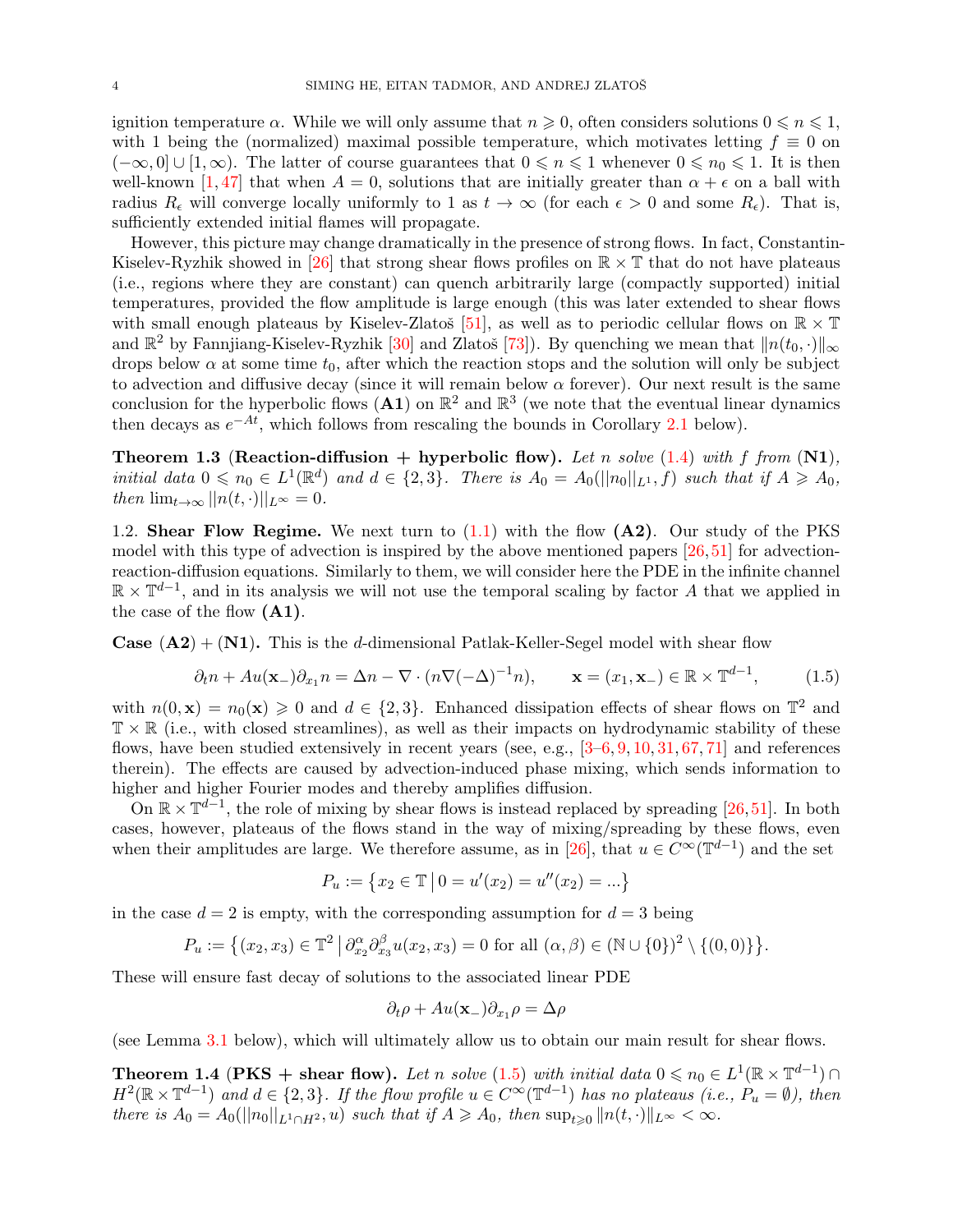<span id="page-4-5"></span><span id="page-4-4"></span><span id="page-4-3"></span><span id="page-4-2"></span><span id="page-4-1"></span>.

We recall that, as mentioned above, shear flows (A2) on the 3D domains  $\mathbb{T}^3$  (as well as  $\mathbb{T} \times \mathbb{R}^2$ ) can only prevent blow-up of solutions with  $||n_0||_1 < 8\pi$  [\[7\]](#page-15-9). Theorem [1.4](#page-3-1) shows that such a limitation is not present in our fast spreading scenario of strong shear flows (A2) on  $\mathbb{R} \times \mathbb{T}^2$ .

We also note that this result easily extends to infinite cylinders  $\mathbb{R} \times \Omega$  in place of  $\mathbb{R} \times \mathbb{T}^2$ , with smooth bounded domains  $\Omega \subseteq \mathbb{R}^{d-1}$  and Neumann boundary conditions for n and c.

**Case**  $(A2) + (N2)$ . This model was introduced in [\[26\]](#page-15-16), where the authors proved that shear flows with no plateaus in two dimensions do quench solutions with arbitrarily large  $L^1(\mathbb{R} \times \mathbb{T})$  initial data (this result can be easily extended to three dimensions, see Lemma [3.1](#page-9-0) and the proof of Theorem [1.3](#page-3-2) below). That of course settles this case in our analysis. We also note that a sharp condition for quenching arbitrarily large initial data by a given shear flow profile u on  $\mathbb{R} \times \mathbb{T}$  (with a sufficiently large amplitude A), which allows  $P_u$  to contain any intervals shorter than a specific f-dependent threshold, was obtained in [\[51\]](#page-16-26).

The paper is organized as follows. In Section [2,](#page-4-0) we study the hyperbolic flow regime and prove Theorems [1.1,](#page-2-0) [1.2,](#page-2-2) and [1.3.](#page-3-2) In Section [3](#page-9-1) we consider the shear flow regime and prove Theorem [1.4.](#page-3-1) We prove the relevant well-posedness and regularity results in the appendix.

## 2. Hyperbolic Flow Regime

<span id="page-4-0"></span>2.1. Estimates on the Linear Evolution. Let us first derive the formula for the Green's function of the passive scalar equation (with time re-scaled by  $A$  relative to  $(1.3)$ )

$$
\partial_t \rho + (-\mathbf{x}_-, x_d) \cdot \nabla \rho = A^{-1} \Delta \rho, \qquad \mathbf{x} = ((d-1)\mathbf{x}_-, x_d) \in \mathbb{R}^d,
$$
\n(2.1)

with  $\rho(0, \mathbf{x}) = \rho_0(\mathbf{x})$  and  $d \in \{2, 3\}$ . We have the following lemma.

<span id="page-4-6"></span>**Lemma 2.1.** Solutions to the diffusive passive scalar PDE  $(2.1)$  have the following form. (i) In the 2D case, with  $\mathbf{x} = (x_1, x_2) \in \mathbb{R}^2$ :

$$
\rho(t, \mathbf{x}) = \frac{A}{4\pi \sinh t} \iint \exp\left\{-\frac{|x_2 e^{-t} - x_2'|^2}{2A^{-1}(1 - e^{-2t})} - \frac{|x_1 e^{t} - x_1'|^2}{2A^{-1}(e^{2t} - 1)}\right\} \rho_0(\mathbf{x}') d\mathbf{x}'.
$$

(ii) In the 3D case, with  $\mathbf{x} = (x_1, x_2, x_3) \in \mathbb{R}^3$ :

$$
\rho(t, \mathbf{x}) = \frac{A^{3/2}}{2^{5/2}\pi^{3/2}\sqrt{e^{2t} - 1}(1 - e^{-t})} \iint \exp\left\{-\frac{|x_3e^{-t} - x_3'|^2}{2A^{-1}(1 - e^{-2t})} - \frac{|(x_1, x_2)e^{t/2} - (x_1', x_2')|^2}{4A^{-1}(e^t - 1)}\right\} \rho_0(\mathbf{x}')d\mathbf{x}'
$$

*Proof.* We begin with the 2D case. Since the vector field  $(-x_1, x_2)$  is divergence-free, the equation [\(2.1\)](#page-4-1) can be rewritten as

$$
\partial_t \rho + \nabla \cdot ((-x_1, x_2)\rho) = A^{-1} \Delta \rho. \tag{2.2}
$$

By direct calculation we observe that [\(2.2\)](#page-4-2) respects the tensor product structure of the solution, i.e., if the initial data is of the form  $\rho_0(x_1, x_2) = \rho_{1;0}(x_1)\rho_{2;0}(x_2)$ , and  $\rho_1(t, x_1)$  and  $\rho_2(t, x_1)$  solve the following equations

$$
\partial_t \rho_1(t, x_1) - \partial_{x_1}(x_1 \rho_1(t, x_1)) = A^{-1} \Delta_{x_1} \rho_1(t, x_1), \qquad \rho_1(0, x_1) = \rho_{1,0}(x_1), \tag{2.3}
$$

$$
\partial_t \rho_2(t, x_2) + \partial_{x_2}(x_2 \rho_2(t, x_2)) = A^{-1} \Delta_{x_2} \rho_2(t, x_2), \qquad \rho_2(0, x_2) = \rho_{2,0}(x_2), \tag{2.4}
$$

then  $\rho(t, x_1) = \rho_1(t, x_1)\rho_2(t, x_2)$  is a solution to the equation [\(2.1\)](#page-4-1).

Next we solve the equations  $(2.3)$  and  $(2.4)$  explicitly. The change of variables

$$
\rho_2(t, x_2) =: e^{-t} N(\tau, X_2), \qquad (\tau, X_2) = \left(\frac{1 - e^{-2t}}{2}, \frac{x_2}{e^t}\right) \tag{2.5}
$$

transforms [\(2.4\)](#page-4-4) into the heat equation

$$
\partial_{\tau} N = A^{-1} \Delta_{X_2} N
$$
,  $N(0, X_2) = \rho_{2,0}(x_2)$ ,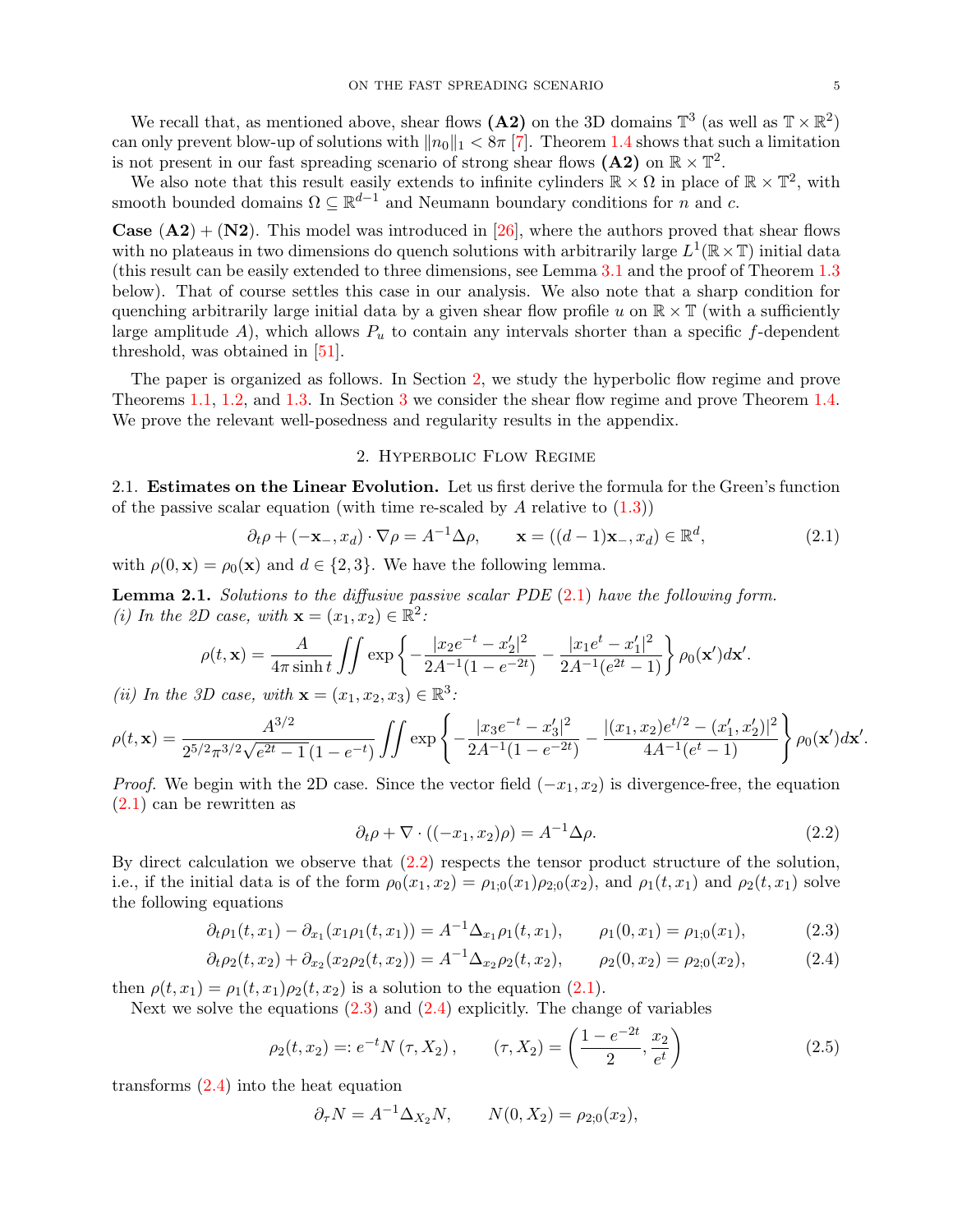which is solved by

$$
N(\tau, X_2) = \frac{1}{\sqrt{4\pi A^{-1}\tau}} \int_{\mathbb{R}} \exp\left\{-\frac{|X_2 - x_2'|^2}{4A^{-1}\tau}\right\} \rho_{2;0}(x_2') dx_2'.
$$

From this and  $(2.5)$  we have

$$
\rho_2(t, x_2) = \frac{1}{\sqrt{2\pi A^{-1}(e^{2t} - 1)}} \int_{\mathbb{R}} \exp\left\{-\frac{|x_2 e^{-t} - x_2'|^2}{2A^{-1}(1 - e^{-2t})}\right\} \rho_{2;0}(x_2') dx_2'.\tag{2.6}
$$

Similarly, the change of variables

$$
\rho_1(t, x_1) = e^t M(\tau, X_1), \qquad (\tau, X_1) = \left(\frac{e^{2t} - 1}{2}, x_1 e^t\right)
$$

transforms [\(2.3\)](#page-4-3) into the heat equation

$$
\partial_{\tau} M = A^{-1} \Delta_{X_1} M,
$$
  $M(0, X_1) = \rho_{1,0}(x_1).$ 

Combining its explicit solution and the change of variables formula yields

$$
\rho_1(t,x_1) = \frac{1}{\sqrt{2\pi A^{-1}(1 - e^{-2t})}} \int_{\mathbb{R}} \exp\left\{-\frac{|x_1 e^t - x_1'|^2}{2A^{-1}(e^{2t} - 1)}\right\} \rho_{1;0}(x_1') dx_1'.\tag{2.7}
$$

<span id="page-5-5"></span><span id="page-5-4"></span><span id="page-5-3"></span><span id="page-5-2"></span><span id="page-5-1"></span>,

If the initial data is already tensorized, i.e.,  $\rho_0(x_1, x_2) = \rho_{1;0}(x_1)\rho_{2;0}(x_2)$ , the solution to [\(2.1\)](#page-4-1) is obtained by multiplying  $(2.7)$  and  $(2.6)$ , i.e.,

$$
\rho(t,\mathbf{x}) = \frac{1}{2\pi A^{-1}(e^t - e^{-t})} \iint_{\mathbb{R}^2} \exp\left\{-\frac{|x_2e^{-t} - x_2'|^2}{2A^{-1}(1 - e^{-2t})} - \frac{|x_1e^t - x_1'|^2}{2A^{-1}(e^{2t} - 1)}\right\} \rho_{1,0}(x_1')\rho_{2,0}(x_2')d\mathbf{x}'.
$$

Since  $\rho_0$  can always be decomposed as  $\sum_{i=1}^{\infty} n_i(x_1) m_i(x_2)$  and the PDE is linear, we obtain (i).

We now turn to the 3D case. The main difference is the equation for  $\rho_1$ , which now reads

$$
\partial_t \rho_1(t, x_1, x_2) - \frac{1}{2} \nabla \cdot ((x_1, x_2) \rho_1(t, x_1, x_2)) = A^{-1} \Delta \rho_1(t, x_1, x_2), \qquad \rho_1(0, x_1, x_2) = \rho_{1;0}(x_1, x_2), \tag{2.8}
$$

with  $(x_1, x_2) \in \mathbb{R}^2$ . After letting

$$
\rho_1(t, x_1, x_2) =: e^t M(\tau, \mathbf{X}), \qquad (\tau, \mathbf{X}) = \left(\frac{e^t - 1}{2}, (x_1, x_2)e^{t/2}\right)
$$

a direct calculation shows that M solves the heat equation  $\partial_{\tau}M = 2A^{-1}\Delta_{\mathbf{X}}M$ . Hence [\(2.8\)](#page-5-3) is solved by

$$
\rho_1(t, x_1, x_2) = \frac{1}{4\pi A^{-1}(1 - e^{-t})} \iint_{\mathbb{R}^2} \exp\left\{-\frac{|(x_1, x_2)e^{t/2} - (x_1', x_2')|^2}{4A^{-1}(e^t - 1)}\right\} \rho_{1,0}(x_1', x_2') dx_1' dx_2'.
$$

The rest of the proof is the same as in the 2D case, so we omit the details.  $\square$ 

Since both exponentials in the statement of Lemma [2.1](#page-4-6) are less than 1, we immediately obtain the following corollary.

<span id="page-5-0"></span>**Corollary 2.1.** Solutions to  $(2.1)$  satisfy the following bounds:

(i) In the 2D case: 
$$
||\rho(t, \cdot)||_{L^{\infty}(\mathbb{R}^2)} \leq \frac{A}{\sinh t} ||\rho(0, \cdot)||_{L^1(\mathbb{R}^2)};
$$
 (2.9)

(ii) In the 3D case: 
$$
||\rho(t, \cdot)||_{L^{\infty}(\mathbb{R}^3)} \leq \frac{A^{3/2}}{\sqrt{e^{2t} - 1}(1 - e^{-t})} ||\rho(0, \cdot)||_{L^1(\mathbb{R}^3)}.
$$
 (2.10)

We note that one can now use Schur's test or Young's inequality for integral operators to derive more general  $L^p-L^q$  bounds.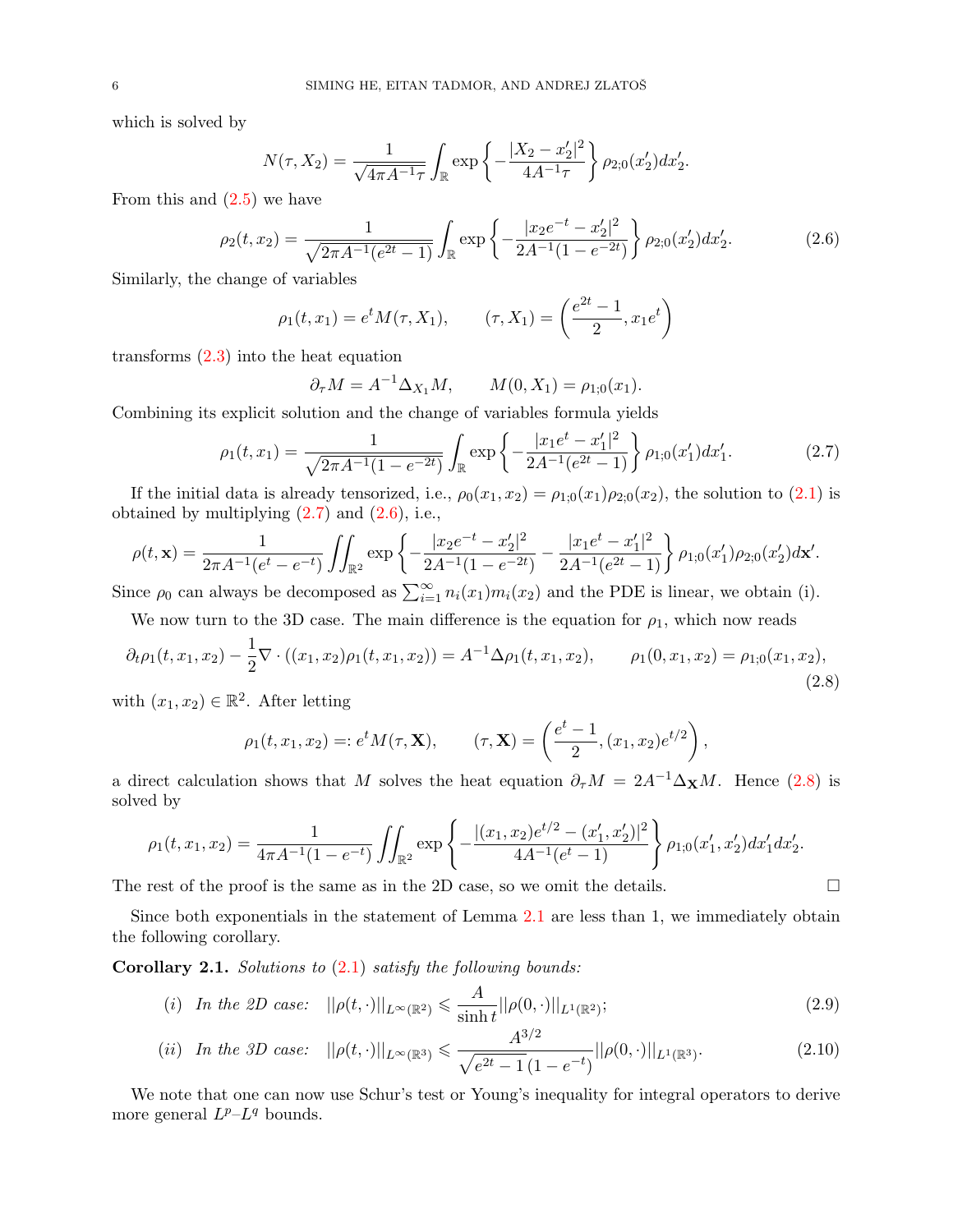2.2. Suppression of Blow-up in the Advective PKS Model. In this section, we prove Theorem [1.1.](#page-2-0) We will mainly consider the 2D case, as the 3D case can be treated similarly.

We begin by rescaling  $(1.3)$  in time to obtain

$$
\partial_t n + (-\mathbf{x}_-, x_d) \cdot \nabla n = A^{-1} \Delta n - A^{-1} \nabla \cdot (n \nabla c), \qquad -\Delta c = n, \qquad \mathbf{x} = ((d-1)\mathbf{x}_-, x_d) \in \mathbb{R}^d, \tag{2.11}
$$
\nwith  $n(0, \mathbf{x}) = n_0(\mathbf{x}) \ge 0$  and  $d \in \{2, 3\}.$ 

Proof of Theorem [1.1.](#page-2-0) The 2D case. Let us first summarize the ideas of the proof in the 2D case. We first observe that due to the rescaling in [\(2.11\)](#page-6-0), the nonlinear aggregation effects take place on a time scale of order A. For  $t \ll A$ , the solution to [\(2.11\)](#page-6-0) is well-approximated by the passive scalar dynamics [\(2.1\)](#page-4-1), which will be verified via energy estimates. The second observation, due to Corollary [2.1,](#page-5-0) is that the passive scalar dynamics has strong spreading effect, i.e., the  $L^{\infty}$ norm decays on a much shorter time scale  $O(\log A) \ll A$ . Therefore, both the nonlinear dynamics and the passive scalar dynamics decay quickly on this shorter time scale, so there will be no mass concentration anywhere on the plane. This rules out potential singularity formation for [\(2.11\)](#page-6-0).

In fact, we will show that

$$
||n(t)||_2 \le 2||n_0||_2 = 2B \qquad \forall t \ge 0,
$$
\n(2.12)

provided the amplitude A is chosen large enough (depending on  $||n_0||_{L^1 \cap L^{\infty}}$ ). To this end, let us consider the following two hypotheses for some time  $t_{\star} \geq 0$  (they obviously hold for  $t_{\star} = 0$ ).

**Hypothesis (a):**  $||n(t_{\star})||_2$  is no more than B:

<span id="page-6-5"></span><span id="page-6-4"></span><span id="page-6-2"></span><span id="page-6-1"></span><span id="page-6-0"></span>
$$
||n(t_{\star})||_2 \leq B. \tag{2.13}
$$

**Hypothesis (b):**  $||n(t)||_2$  is not too large (and n exists) on the time interval  $[0, t_*]$ :

$$
||n(t)||_2 \leq 2B \qquad \forall t \leq t_\star. \tag{2.14}
$$

Our goal is now to prove the following two conclusions, given the above hypotheses and provided A is large enough (depending only on  $||n_0||_{L^1 \cap L^{\infty}}$ ).

**Conclusion (a):** 
$$
||n(t)||_2
$$
 is not too large (and *n* exists) on the time interval  $t \in [t_{\star}, t_{\star} + 10 \log A]$ :

$$
||n(t)||_2 \leq 2B \qquad \forall t \in [t_\star, t_\star + 10 \log A]. \tag{2.15}
$$

**Conclusion** (b):  $||n(t_{\star} + 10 \log A)||_2$  is no more than B:

<span id="page-6-3"></span>
$$
||n(t_{\star}+10\log A)||_2 \leq B. \tag{2.16}
$$

This will then immediately imply  $(2.12)$  for all large enough A, via iteration of the above for  $t_{\star} = 0, 10 \log A, 20 \log A, \ldots$ , and the result will follow by Theorem [A.2.](#page-13-0) So it remains to prove  $(2.15)$  and  $(2.16)$  for a solution n to  $(2.11)$  satisfying  $(2.13)$  and  $(2.14)$ . We note that as long as  $||n(t)||_2$  stays uniformly bounded, the same will be true for  $||n(t)||_{∞}$  and the total mass

<span id="page-6-9"></span>
$$
M := ||n_0||_1 = ||n(t)||_1 \tag{2.17}
$$

will be preserved by Theorem [A.2.](#page-13-0)

**Step 1: Proof of [\(2.15\)](#page-6-2).** Let  $T_{\star}$  be the maximal time in  $[t_{\star}, t_{\star} + 10 \log A]$  such that

<span id="page-6-6"></span>
$$
\sup_{t \in [t_*,T_*]} ||n(t)||_2 \leq 4B \tag{2.18}
$$

(it exists by continuity of  $||n(t)||_2$ , see Theorems [A.1](#page-11-0) and [A.2\)](#page-13-0). We will then prove that in fact

<span id="page-6-8"></span><span id="page-6-7"></span>
$$
\sup_{t \in [t_\star, T_\star]} ||n(t)||_2 \leq 2B,\tag{2.19}
$$

which then shows that  $T_{\star}$  must be  $t_{\star}$  + 10 log A, completing the proof of [\(2.15\)](#page-6-2).

First note that  $(2.14)$ ,  $(2.18)$ , and Theorem [A.2](#page-13-0) imply √

$$
||n||_{L_t^{\infty}([0,T_x];L_x^{\infty})} + |||\mathbf{x}|\sqrt{n}||_{L_t^{\infty}([0,T_x];L_x^2)} + ||\nabla n||_{L_t^{\infty}([0,T_x];L_x^2)} < \infty.
$$
\n(2.20)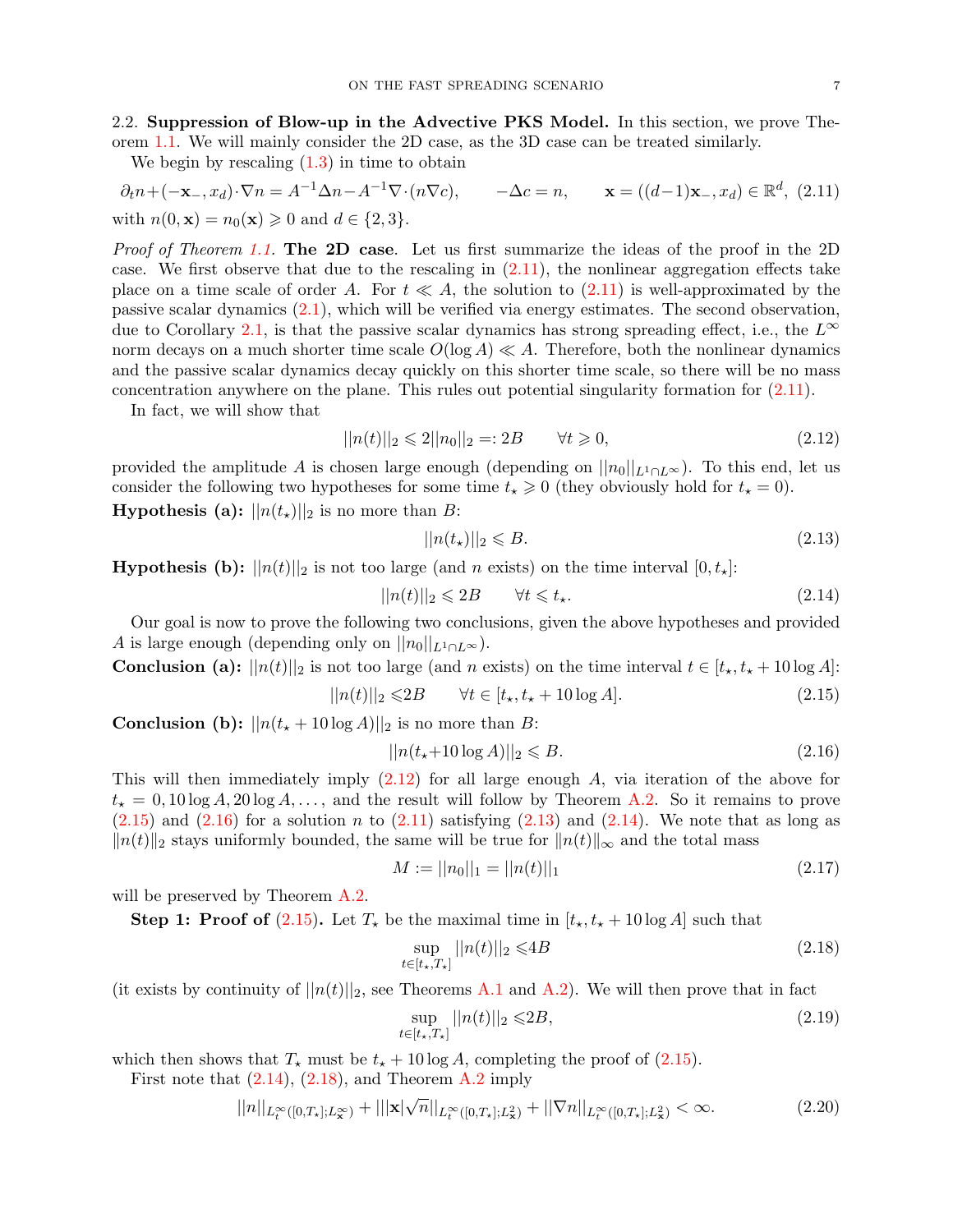These qualitative bounds will justify integrations by parts below.

With these preparations in hand, we are ready to prove  $(2.19)$ . Integration by parts yields

$$
\frac{d}{dt}||n||_2^2 = -\frac{2}{A} \int |\nabla n|^2 d\mathbf{x} + \frac{2}{A} \int \nabla n \cdot (n\nabla(-\Delta)^{-1}n) d\mathbf{x} + \int \mathbf{u} \cdot \nabla(n^2) d\mathbf{x}
$$

$$
= -\frac{2}{A} \int |\nabla n|^2 d\mathbf{x} + \frac{1}{A} \int n^3 d\mathbf{x} + \int \mathbf{u} \cdot \nabla(n^2) d\mathbf{x}
$$

$$
= -\frac{2}{A} \int |\nabla n|^2 d\mathbf{x} + T_1 + T_2,
$$
(2.21)

with  $\mathbf{u} = (-x_1, x_2)$ . To estimate  $T_1$ , we use the Gagliardo-Nirenberg interpolation inequality to see that there is  $C_{GN}$  such that

<span id="page-7-0"></span>
$$
T_1 \leq \frac{1}{A} \sqrt{C_{GN}} ||\nabla n||_2 ||n||_2^2 \leq \frac{1}{A} ||\nabla n||_2^2 + \frac{C_{GN}}{A} ||n||_2^4.
$$

Next we estimate  $T_2$  in [\(2.21\)](#page-7-0). Since  $\nabla \cdot \mathbf{u} = 0$ , we expect this term to be zero, via integration by parts. However, the vector field u is growing linearly at infinity, so the justification of this is nontrivial. From [\(2.20\)](#page-6-8) we have that  $n\mathbf{u} \cdot \nabla n \in L^{\infty}_t([0,T_{\star}];L^1_{\mathbf{x}})$ . The Lebesgue Dominated Convergence theorem and  $\nabla \cdot \mathbf{u} = 0$  then show that

$$
T_2 = \lim_{R \to \infty} \int_{B(0,R)} \mathbf{u} \cdot \nabla(n^2) d\mathbf{x} \qquad = \lim_{R \to \infty} \int_{\partial B(0,R)} \mathbf{u} \cdot \frac{\mathbf{x}}{|\mathbf{x}|} n^2 dS \leqslant \liminf_{R \to \infty} \int_{\partial B(0,R)} R n^2 dS,
$$

with dS the arc-length element of the circle  $\partial B(0, R)$ . But since [\(2.20\)](#page-6-8) and [\(2.17\)](#page-6-9) show that

$$
\int_0^\infty \left( \int_{\partial B(0,R)} R n^2 dS \right) dR \leqslant ||n||_\infty ||(1+|\mathbf{x}|^2) n||_1 < \infty,
$$

we see that indeed  $T_2 = 0$ .

Using the above estimates, from  $(2.21)$  we obtain that

$$
\frac{d}{dt}||n(t)||_2^2 \leqslant -\frac{1}{A}||\nabla n(t)||_2^2 + \frac{C_{GN}}{A}||n(t)||_2^4 \leq \frac{C_{GN}}{A}||n(t)||_2^4 \qquad \forall t \in [t_\star, T_\star].
$$

If A is chosen large enough so that  $C_{GN}B^2 \frac{10 \log A}{A} \leq \frac{3}{4}$  $\frac{3}{4}$ , this and  $(2.13)$  yield

$$
||n(t)||_2 \leqslant 2B \qquad \forall t \in [t_\star, T_\star].
$$

This concludes the proof of  $(2.19)$  and hence of  $(2.15)$ .

Step 2: Proof of [\(2.16\)](#page-6-3). Let us first estimate the difference  $n - \rho$ , where  $\rho$  is the solution to [\(2.1\)](#page-4-1) on  $[t_\star, t_\star + 10 \log A]$  with initial data  $\rho(t_\star) = n(t_\star)$ . Similarly to [\(2.21\)](#page-7-0) and the following estimate on  $T_2$ , together with

$$
2\int \nabla (n-\rho) \cdot (n\nabla c) d\mathbf{x} \leq 2||\nabla (n-\rho)||_2||n||_4||\nabla c||_4 \leq ||\nabla (n-\rho)||_2^2 + ||n||_4^2||\nabla c||_4^2
$$

in place of the estimate on  $T_1$ , we obtain

$$
\frac{d}{dt}||n-\rho||_2^2 \leqslant -\frac{1}{A}||\nabla(n-\rho)||_2^2 + \frac{1}{A}||n||_4^2||\nabla c||_4^2 \leqslant \frac{1}{A}||n||_4^2||\nabla c||_4^2.
$$

The Hardy-Littlewood-Sobolev inequality yields  $||\nabla c||_4 \leq C_{HLS} ||n||_{4/3}$ . Then by applying Hölder inequality and using Theorem [A.2,](#page-13-0) and then using  $(2.15)$  and  $(2.17)$ , we obtain

<span id="page-7-1"></span>
$$
\frac{d}{dt}||n - \rho||_2^2 \leqslant \frac{C_{HLS}}{A}||n||_2^2||n||_{\infty}||n||_1 \leqslant \frac{4C_{HLS}}{A}B^2C_{\infty}M,\tag{2.22}
$$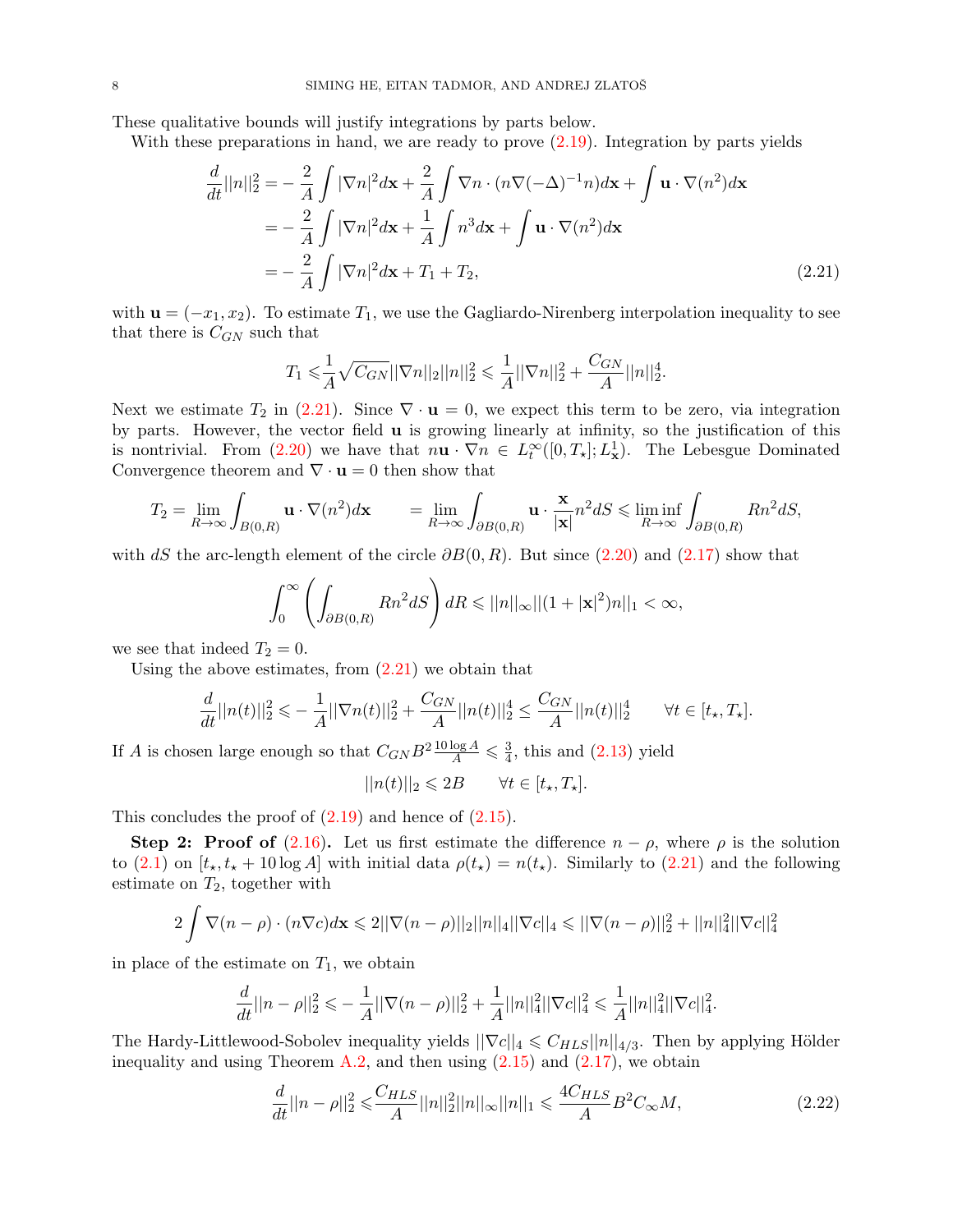where  $C_{\infty} = C_{\infty}(2B, ||n_0||_{L^1 \cap H^2})$  is from Theorem [A.2](#page-13-0) (and, crucially, it does not depend on A). Integrating this inequality on the time interval  $[t_{\star}, t_{\star} + 10 \log A]$  and using  $\rho(t_{\star}) = n(t_{\star})$  shows that if A is chosen large enough (depending on  $||n_0||_{L^1 \cap L^{\infty}}$ ), we have that

$$
||n(t) - \rho(t)||_2^2 \leq \frac{40 \log A}{A} C_{HLS} B^2 C_{\infty} M \leq \frac{B^2}{4} \qquad \forall t \in [t_\star, t_\star + 10 \log A]. \tag{2.23}
$$

So n stays close to  $\rho$  on this time interval, and we now need to estimate the latter.

Since [\(2.1\)](#page-4-1) preserves total mass of solutions, we have

$$
||\rho(t_{\star}+10\log A)||_2 \leq ||\rho(t_{\star})||_1^{1/2}||\rho(t_{\star}+10\log A)||_{\infty}^{1/2} \leq M^{1/2}||\rho(t_{\star}+10\log A)||_{\infty}^{1/2}.
$$

Then  $(2.9)$  shows that for all large enough A we have

<span id="page-8-1"></span><span id="page-8-0"></span>
$$
||\rho(t_{\star} + 10\log A)||_2 \leq M^{1/2} A^{-4} \leq \frac{B}{2}.
$$
\n(2.24)

This and  $(2.23)$  now yield  $(2.16)$ , finishing the proof of the 2D case.

The 3D case. This case is analogous to the 2D case, with a few minor adjustments. In Step 1, the estimate on  $T_1$  will now use both the Gagliardo-Nirenberg interpolation inequality and Young inequality to get

$$
\int n^3 d\mathbf{x} \leq C_{GN}^{1/4} \|\nabla n\|_2^{3/2} \|n\|_2^{3/2} \leq \|\nabla n\|_2^2 + C_{GN} \|n\|_2^6.
$$

This then yields

$$
\frac{d}{dt}||n(t)||_2^2 \leq -\frac{1}{A}||\nabla n(t)||_2^2 + \frac{C_{GN}}{A}||n(t)||_2^6 \leq \frac{C_{GN}}{A}||n(t)||_2^6 \qquad \forall t \in [t_\star, T_\star]
$$

as before, so  $(2.15)$  again follows for large enough A. In Step 2, the Hardy-Littlewood-Sobolev inequality yields  $||\nabla c||_4 \leq C_{HLS} ||n||_{12/7}$  and we obtain

$$
\frac{d}{dt}||n-\rho||_2^2 \leq \frac{1}{A}||n||_4^2||\nabla c||_4^2 \leq \frac{C_{HLS}}{A}||n||_2^{8/3}||n||_{\infty}||n||_1^{1/3} \leq \frac{8C_{HLS}}{A}B^{8/3}C_{\infty}M^{1/3}.
$$

So we again obtain the estimate  $(2.23)$  when A is large enough. The proof now concludes similarly to the 2D case, using  $(2.10)$  instead of  $(2.9)$ .

We conclude this subsection with the proof of Theorem [1.2.](#page-2-2)

*Proof of Theorem [1.2.](#page-2-2)* Let us fix an arbitrary small  $\epsilon > 0$ . Estimates [\(2.23\)](#page-8-1) and [\(2.24\)](#page-8-0) in the proof of Theorem [1.1,](#page-2-0) together with  $(2.12)$ , guarantee that  $\sup_{t\geq 10 \log A} ||n(t)||_2 \leq \epsilon$  for all large enough A (depending only on  $||n_0||_{L^1 \cap H^2}$  and  $\epsilon$ ). Then, as in that proof, we obtain

$$
\frac{d}{dt}||n||_2^2 \leqslant -\frac{1}{A}||\nabla n||_2^2 + \frac{C_{GN}}{A}||n||_2^6 \leqslant -\frac{1}{A} \frac{||n||_2^6}{C'_{GN}||n||_{3/2}^4} + \frac{C_{GN}}{A}||n||_2^6 \leqslant -\frac{||n||_2^6}{A} \left(\frac{1}{C'_{GN}||n||_{3/2}^4} - C_{GN}\right),
$$

where we once more used the Gagliardo-Nirenberg interpolation inequality. Since we also have  $||n||_{3/2} \le ||n||_1^{1/3} ||n||_2^{2/3}$ , for all large A and all  $t \ge 10 \log A$  we have

$$
\frac{d}{dt}||n(t)||_2^2 \leqslant -\frac{||n(t)||_2^6}{A} \left( \frac{1}{C'_{GN}M^{4/3}||n(t)||_2^{8/3}} - C_{GN} \right) \leqslant -\frac{||n(t)||_2^4}{\epsilon^{1/3}A},
$$

provided we fix a small enough  $\epsilon = \epsilon(M) \in (0, \frac{1}{1000})$  (and then the lower bound on A only depends on  $||n_0||_{L^1 \cap H^2}$ ). This and  $10 \frac{\log A}{A} \leq \frac{10}{e} \leqslant (e^{-2} - 1)e^{1/3}$  now imply the bound

$$
||n(t)||_2 \leq (||n(10\log A)||_2^{-2} + (\epsilon^{1/3}A)^{-1}(t-10\log A))^{-1/2} \leq (1+(\epsilon^{1/3}A)^{-1}t)^{-1/2} \qquad \forall t \geq 10 \log A
$$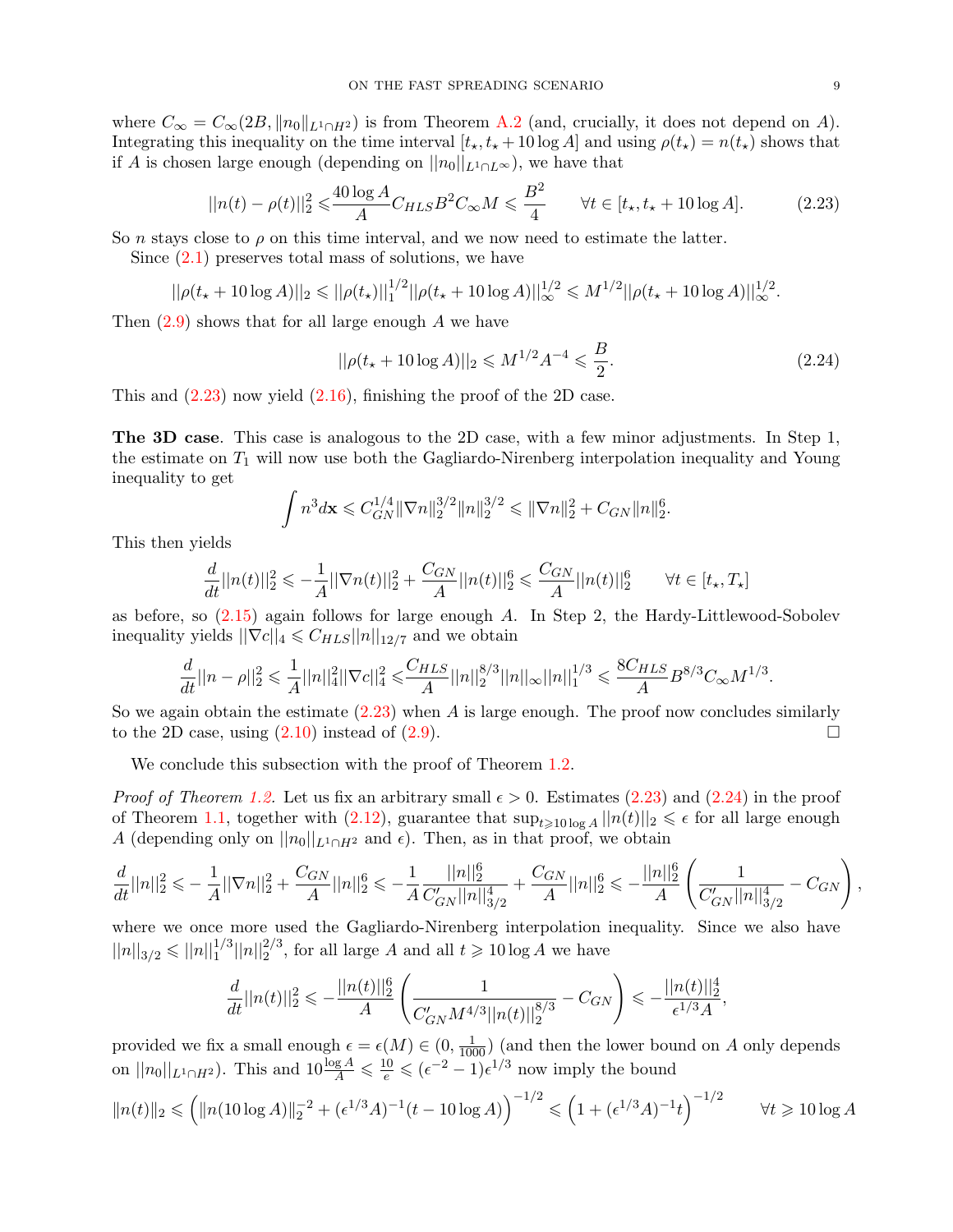for solutions to [\(2.11\)](#page-6-0), which after rescaling in time becomes  $||n(t)||_2 \leq (1 + \epsilon^{-1/3}t)^{-1/2}$  for all  $t \geqslant 10 \frac{\log A}{A}$  for solutions to [\(1.3\)](#page-1-0). This also yields

$$
\int_{B(0,t^{1/4})} n(t,{\bf x}) d{\bf x} \leqslant \frac{2}{\sqrt{3}} \sqrt{\pi} \|n(t)\|_2 t^{3/8} \leqslant 3 \epsilon^{1/6} t^{-1/8} \leqslant t^{-1/8}
$$

for these t, completing the proof.  $\square$ 

2.3. Quenching in Advection-Reaction-Diffusion Equations. We now prove Theorem [1.3.](#page-3-2) We rescale [\(1.4\)](#page-2-1) to

$$
\partial_t n + (-\mathbf{x}_-, x_d) \cdot \nabla n = A^{-1} \Delta n + A^{-1} f(n), \qquad \mathbf{x} = (\mathbf{x}_-, x_d) \in \mathbb{R}^d,
$$
\n(2.25)

with  $n(0, \mathbf{x}) = n_0(\mathbf{x}) \geq 0$  and  $d \in \{2, 3\}.$ 

Since f is Lipschitz, we have  $f(n) \leq \beta n$  on [0, 1], for some  $\beta \geq 0$ . The comparison principle then ensures that the solution to [\(2.25\)](#page-9-2) is bounded above by the solution to

$$
\partial_t \widehat{n} + (-\mathbf{x}_-, x_d) \cdot \nabla \widehat{n} = A^{-1} \Delta \widehat{n} + \beta A^{-1} \widehat{n}, \qquad \widehat{n}(0, \mathbf{x}) = n_0(\mathbf{x}).
$$

But then  $\hat{n}(t) = e^{\beta t/A} \rho(t)$ , where  $\rho$  solves [\(2.1\)](#page-4-1) with  $\rho(0, \cdot) = n_0$ . From [\(2.24\)](#page-8-0) we see that for all large appear of  $\Lambda$  we have  $\|\hat{n}(10\log A, \cdot)\|$ large enough A we have  $\|\hat{n}(10 \log A, \cdot)\|_{\infty} \le \alpha$  (with  $\alpha$  from (N2)). So after time 10 log A, the solution n to  $(2.25)$  solves  $(2.1)$ . The latter is a drift-diffusion equation with an incompressible drift on  $\mathbb{R}^d$ , so the result follows from the initial condition having finite mass because

$$
||n(10\log A, \cdot)||_1 \leq e^{10\beta \log A/A} ||n_0||_1 < \infty.
$$

## 3. Shear Flow Regime

<span id="page-9-1"></span>Let us now consider the shear flow Advective PKS model

$$
\partial_t n + Au(\mathbf{x}_-) \partial_{x_1} n + \nabla \cdot (\nabla c n) = \Delta n, \qquad \mathbf{x} = (x_1, \mathbf{x}_-) \in \mathbb{R} \times \mathbb{T}^{d-1}, \tag{3.1}
$$

with  $n(0, \mathbf{x}) = n_0(\mathbf{x}) \geq 0$  and  $d \in \{2, 3\}$ , and the corresponding passive scalar equation

<span id="page-9-4"></span><span id="page-9-3"></span>
$$
\partial_t \rho + Au(\mathbf{x}_-) \partial_{x_1} \rho = \Delta \rho, \tag{3.2}
$$

with  $\rho(0, x) = \rho_0(x)$ . Note that unlike in [\(2.11\)](#page-6-0), time is not rescaled here. Then we have the following replacement for Corollary [2.1,](#page-5-0) whose 2D case appears in [\[26\]](#page-15-16).

<span id="page-9-0"></span>**Lemma 3.1.** If u has no plateaus (i.e.,  $P_u = \emptyset$ ), then for each  $t > 0$  there is  $C_t < \infty$  (depending also on u) such that solutions to  $(3.2)$  satisfy

$$
||\rho(t,\cdot)||_{L^{\infty}(\mathbb{R}\times\mathbb{T}^{d-1})} \leqslant \frac{C_t}{A}||\rho_0||_{L^1(\mathbb{R}\times\mathbb{T}^{d-1})}
$$
\n(3.3)

*Proof.* Let us sketch here proof from [\[26\]](#page-15-16) for  $d = 2$ . If  $\rho$  solves [\(3.2\)](#page-9-3) and  $\psi$  solves

$$
\partial_t \psi + Au(x_2) \partial_{x_1} \psi = \partial_{x_2 x_2} \psi, \qquad \psi(0, \cdot) = \rho_0,
$$

then

$$
\rho(t, \mathbf{x}) = \int_{-\infty}^{\infty} \frac{1}{\sqrt{4\pi t}} \exp\left(-\frac{(x_1 - y)^2}{4t}\right) \psi(t, y, x_2) dy
$$

for all  $t > 0$ . From Hörmander's hypoellipticity theory [\[42\]](#page-16-29) (note that the Lie algebra generated by operators  $\partial_{x_2}$  and  $\partial_t + u(x_2)\partial_{x_1}$  consists of vector fields  $\partial_{x_2}, \partial_t + u(x_2)\partial_{x_1}, u'(x_2)\partial_{x_1}, u''(x_2)\partial_{x_1}, \ldots,$ and hence spans the full tangent space  $TM \cong \mathbb{R}^3$  at each  $(t, x_1, x_2)$  due to  $P_u = \emptyset$ ) we have that for each  $A \neq 0$ , there is a smooth transition probability density  $p_A$  such that

$$
\psi(t, x_1, x_2) = \int_{\mathbb{R} \times \mathbb{T}} p_A(t, x_1 - y_1, x_2, y_2) \rho_0(y_1, y_2) d(y_1, y_2).
$$

<span id="page-9-5"></span><span id="page-9-2"></span>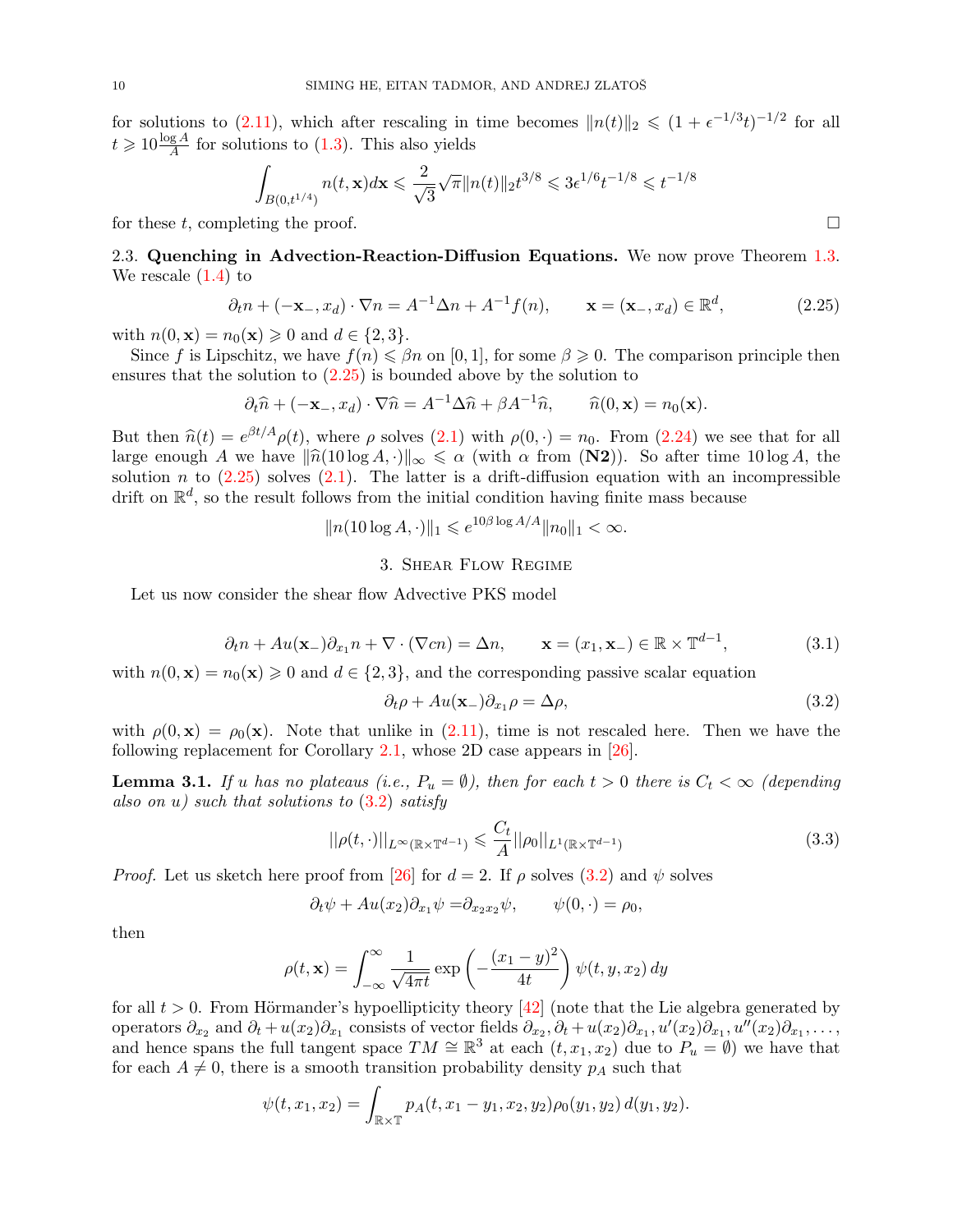We clearly have

$$
p_A(t, x_1, x_2, y_2) = A^{-1} p_1(t, A^{-1}x_1, x_2, y_2),
$$

so

$$
||\rho(t)||_{\infty} \leq ||\psi(t)||_{\infty} \leq A^{-1}||p_1(t)||_{\infty}||\rho_0||_1.
$$

Therefore  $C_t = ||p_1(t)||_{\infty}$  works.

The proof for  $d=3$  is identical, with the operators  $\partial_{x_2}, \partial_{x_3}$ , and  $\partial_t + u(x_2, x_3)\partial_{x_1}$  now generating the full tangent space  $TM \cong \mathbb{R}^4$  at each  $(t, x_1, x_2, x_3)$  due to  $P_u = \emptyset$ .

Now we are ready to prove Theorem [1.4](#page-3-1) (using Theorem [A.3](#page-14-0) below in place of Theorem [A.2\)](#page-13-0).

*Proof of Theorem [1.4.](#page-3-1)* The proof is similar to the proof of Theorem [1.1,](#page-2-0) but without rescaling time and with [\(3.3\)](#page-9-4) instead of [\(2.9\)](#page-5-4). The nonlinear aggregation effects now take place on a time scale of order 1, so up to some time  $\tau_{\star} \ll 1$ , solutions to [\(3.1\)](#page-9-5) will be well-approximated by those to [\(3.2\)](#page-9-3). On the other hand, the latter solutions decay fast in  $L^{\infty}$  on this shorter time scale when A is large, so there will be no concentration of mass for solutions to  $(3.1)$  either and singularities cannot form.

We proceed as in the proof of Theorem [1.1,](#page-2-0) with n solving  $(3.1)$  and with  $10 \log A$  replaced by  $0 < \tau_{\star} \ll 1$  (to be specified) in Conclusions (a), (b). In place of [\(2.21\)](#page-7-0) we now have (with  $C_{GN} \geq 1$ )

$$
\frac{d}{dt}||n||_2^2 = -2\int |\nabla n|^2 d\mathbf{x} + \int n^3 d\mathbf{x} \le -||\nabla n||_2^2 + C_{GN}||n||_2^4 \le C_{GN}||n||_2^4
$$

in the 2D case. Note that since the domain is quasi-onedimensional and the flow is bounded on it, it is straightforward to show that the flow term (denoted  $T_2$  in  $(2.21)$ ) vanishes. Also note that the Gagliardo-Nirenberg interpolation inequality used to estimate  $T_1$  in [\(2.21\)](#page-7-0) extends to  $\mathbb{R} \times \mathbb{T}$ . This follows from applying it to n periodically extended to  $\mathbb{R}^2$  and multiplied by  $\chi_{[-L,L]}(x_2)$ , with  $\chi_{[-L,L]}$  a smooth approximate characteristic function of  $[-L, L]$ , and then taking  $L \to \infty$ . A similar extension of the relevant 3D Gagliardo-Nirenberg interpolation inequality holds in the 3D case.

So we obtain Conclusion (a) if we pick  $\tau_{\star} \leq \frac{3}{4} C_{GN}^{-1} B^{-2}$   $(d=2)$  or  $\tau_{\star} \leq \frac{15}{32} C_{GN}^{-1} B^{-4}$   $(d=3)$ .

Next, in place of [\(2.22\)](#page-7-1) we obtain (with  $\rho$  solving [\(3.2\)](#page-9-3) and  $\rho(t_{\star}) = n(t_{\star}))$ 

$$
\frac{d}{dt}||n-\rho||_2^2 \leq -||\nabla(n-\rho)||_2^2 + ||n||_2^2 ||\nabla c||_\infty^2 \leq C||n||_2^2 (||n||_1^2 + ||n||_\infty^2) \leq 4CB^2(M^2 + C_\infty^2)
$$

for both  $d = 2, 3$ , using Lemma [3.2](#page-10-0) below to estimate  $||\nabla c||_{\infty}$ . We therefore again obtain

<span id="page-10-1"></span>
$$
||n(t) - \rho(t)||_2^2 \leq \frac{B^2}{4} \qquad \forall t \in [t_\star, t_\star + \tau_\star],
$$
\n(3.4)

provided  $\tau_{\star} \leq \frac{1}{16}C^{-1}(M^2 + C_{\infty}^2)^{-2}$  (with  $C_{\infty}$  from Theorem [A.3\)](#page-14-0). So if  $\tau_{\star} > 0$  is chosen small enough and then A large enough (both depending only on  $||n_0||_{L_1 \cap L_\infty}$  and u), Conclusion (b) again follows from [\(3.4\)](#page-10-1) and

$$
||\rho(t_{\star}+\tau_{\star})||_2 \leq ||\rho(t_{\star}+\tau_{\star})||_1^{1/2}||\rho(t_{\star}+\tau_{\star})||_{\infty}^{1/2} \leq C_{\tau_{\star}}^{1/2}A^{-1/2}||\rho(t_{\star})||_{L^1}^{1/2} \leq C_{\tau_{\star}}^{1/2}A^{-1/2}M^{1/2} \leq \frac{B}{2}.
$$

 $||\nabla c||_{\infty} \leq C_d(||n||_1 + ||n||_{d+1}).$ 

This finishes the proof.  $\Box$ 

<span id="page-10-0"></span>**Lemma 3.2.** There is  $C_d > 0$  such that if  $c = (-\Delta)^{-1}n$  on  $\mathbb{R} \times \mathbb{T}^{d-1}$ , then

*Proof.* If  $\overline{n}(x_1) := \int n(x_1, \mathbf{x}_-)d\mathbf{x}_-$  and  $\overline{c}(x_1) := \int c(x_1, \mathbf{x}_-)d\mathbf{x}_-$ , then  $\overline{c}'' = \overline{n}$  on  $\mathbb{R}$ , so  $||\bar{c}'||_{\infty} \leq ||\bar{n}||_1 = ||n||_1.$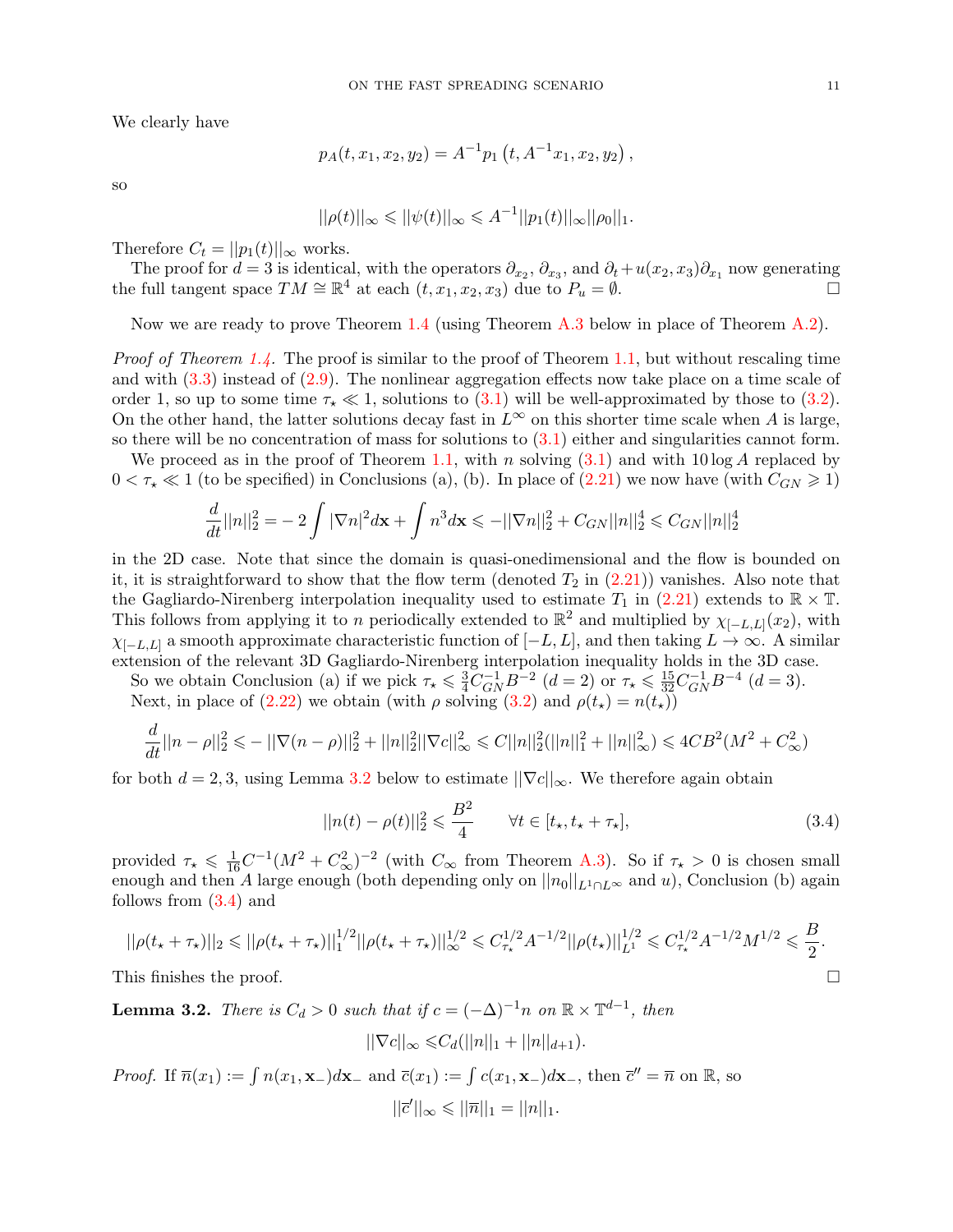Gagliardo-Nirenberg interpolation inequality (extended to  $\mathbb{R} \times \mathbb{T}^{d-1}$  as in the proof of Theorem [1.4](#page-3-1) because  $c - \overline{c}$  is mean-zero in  $\mathbf{x}_-$ ) shows that

$$
||\nabla(c-\overline{c})||_{\infty} \lesssim ||\nabla(c-\overline{c})||_2^{2/(d^2+d+2)} ||\nabla^2(c-\overline{c})||_{d+1}^{d(d+1)/(d^2+d+2)}.
$$

Since  $c - \overline{c} = (-\Delta)^{-1}(n - \overline{n})$  and is mean-zero in **x**<sub>-</sub>, Poisson inequality yields

$$
||\nabla(c-\overline{c})||_2 \lesssim ||n-\overline{n}||_2 \leq ||n||_{L^2},
$$

while the Calderón-Zygmund inequality for the Riesz transform yields

 $||\nabla^2(c-\overline{c})||_{d+1} \lesssim ||n-\overline{n}||_{d+1} \leq ||n||_{d+1}.$ 

Hence

$$
||\nabla c||_{\infty} \lesssim ||n||_1 + ||n||_2^{2/(d^2+d+2)} ||n||_{d+1}^{d(d+1)/(d^2+d+2)},
$$

and the result follows from Hölder and Young inequalities.  $\Box$ 

Appendix A. Well-posedness and Regularity for the Hyperbolic Advective PKS

We prove here well-posedness for  $(1.3)$  and  $(1.5)$ .

<span id="page-11-0"></span>**Theorem A.1** (Local well-posedness). For  $d \in \{2,3\}$ ,  $s \geq 1$ , and  $0 \leq n_0 \in L^1(\mathbb{R}^d) \cap H^s(\mathbb{R}^d)$ . there is  $t_0 = t_0(||n_0||_{L^2}, A) > 0$  such that a unique  $H^s_{\mathbf{x}}$ -solution to  $(1.3)$  with  $n(0, \mathbf{x}) = n_0(\mathbf{x})$  exists on the time interval  $[0, t_0]$ . Moreover,  $||n(t, \cdot)||_{L^1}$  is constant,  $||n(t, \cdot)||_{H^{s-1}}$  continuous, and  $||n(t, \cdot)||_{H^s}$ bounded on  $[0, t_0]$  (so solutions can blow up in finite time in  $H^s_x$  only if they do in  $L^2_x$ ).

Proof. Let us only consider the 2D case, as the 3D case is similar. Moreover, we will only derive relevant a-priori estimates on  $||n(t, \cdot)||_{H^s}$  here, as local existence then follows via a standard approximation procedure (see, e.g.,  $[8,16,20,21,32]$  $[8,16,20,21,32]$  $[8,16,20,21,32]$  $[8,16,20,21,32]$  $[8,16,20,21,32]$ ). Throughout the proof, we use the usual multi-index convention

$$
|( \alpha_1, \alpha_2) | := \alpha_1 + \alpha_2
$$
 and  $( \alpha_1, \alpha_2) \geq (\beta_1, \beta_2)$  iff  $\alpha_1 \geq \beta_1$  and  $\alpha_2 \geq \beta_2$ .

We now perform the following change of variables (recall that  $-\Delta c = n$ )

$$
N(t, X_1, X_2) := n(t, x_1, x_2), \quad C(t, X_1, X_2) := c(t, x_1, x_2), \quad (X_1, X_2) := (x_1 e^{At}, x_2 e^{-At}),
$$

and let  $N_0 := n_0$ . For all  $p \in [1, \infty]$  we obviously have

$$
||N(t)||_{L_X^p} = ||n(t)||_{L^p_{\mathbf{x}}},
$$

and [\(1.3\)](#page-1-0) now becomes

$$
\partial_t N = e^{2At} \partial_{X_1 X_1} N + e^{-2At} \partial_{X_2 X_2} N - e^{2At} \partial_{X_1} (N \partial_{X_1} C) - e^{-2At} \partial_{X_2} (N \partial_{X_2} C),
$$

with  $-e^{2At}\partial_{X_1X_1}C-e^{-2At}\partial_{X_2X_2}C=N$ . Since this is a divergence form PDE and  $N\geqslant 0$ , we obtain

$$
||n(t)||_{L^1_{\mathbf{x}}} = ||N(t)||_{L^1_X} = ||N_0||_{L^1_X} = ||n_0||_{L^1_{\mathbf{x}}} =: M.
$$

Next, similarly to  $(2.21)$  we have

$$
\frac{d}{dt}\int N^2dX = -2e^{2At}\int |\partial_{X_1}N|^2dX - 2e^{-2At}\int |\partial_{X_2}N|^2dX + \int N^3dX,
$$

and Gagliardo-Nirenberg interpolation inequality  $||N||_3^3 \leq \sqrt{C_{GN}} ||\nabla N||_2 ||N||_2^2$  again yields

$$
\frac{d}{dt}||N(t)||_2^2 \leqslant -e^{2At}||\partial_{X_1}N(t)||_2^2 - e^{-2At}||\partial_{X_2}N(t)||_2^2 + C_{GN}e^{2At}||N(t)||_2^4.
$$

This shows that there is  $t_0 = t_0(||n_0||_2, A) > 0$  and  $B_0 = B_0(||n_0||_2, A) < \infty$  such that

$$
\sup_{t \in [0, t_0]} ||N(t)||_2 \le B_0.
$$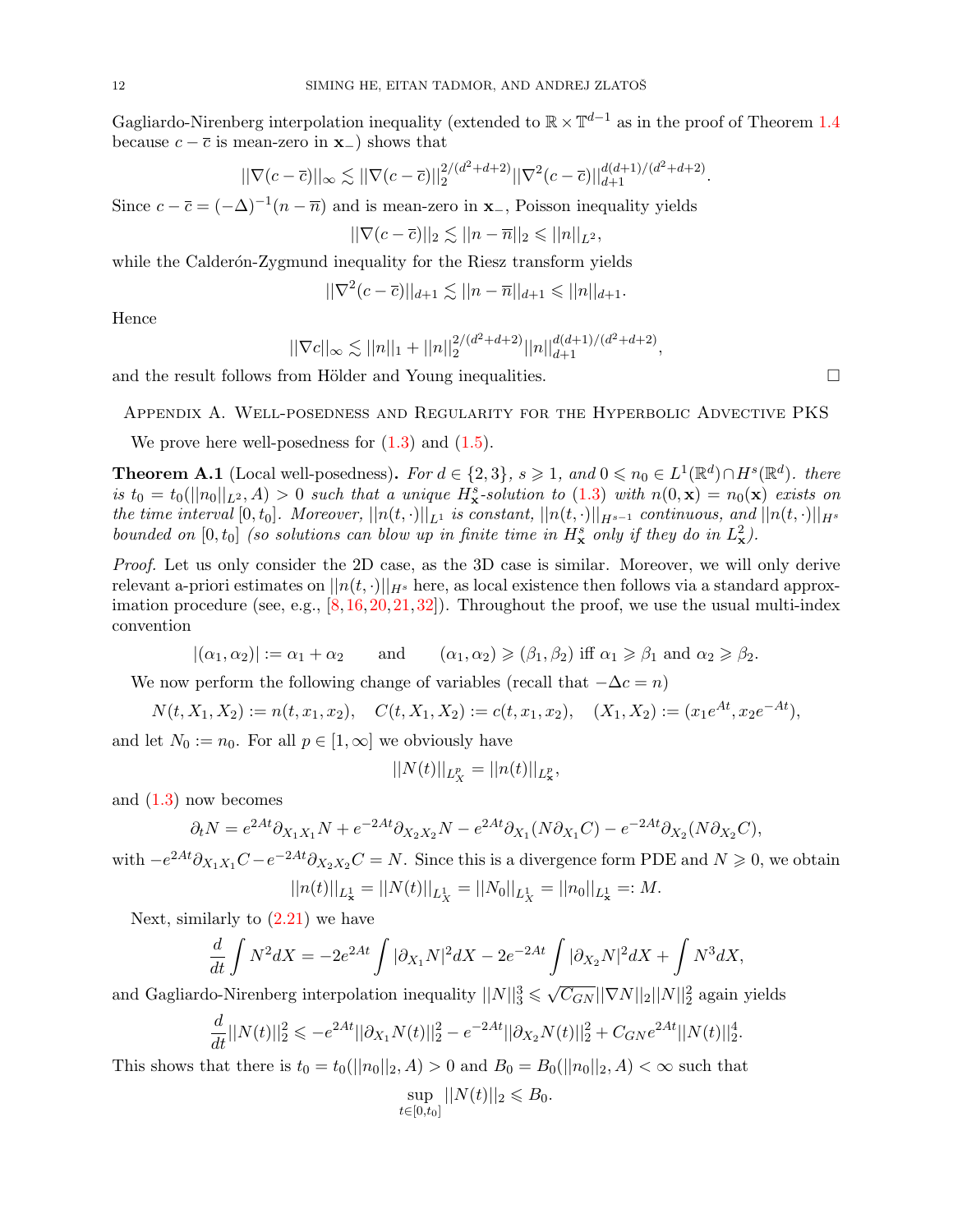Similarly to [\(2.22\)](#page-7-1), Hardy-Littlewood-Sobolev inequality yields  $||\nabla c||_4 \leq C_{HLS}||n||_{4/3}$ , and explicit representation of the Green's function of the Laplacian on  $\mathbb{R}^2$ , we have that

$$
||\nabla C(t)||_4 \leq e^{At} ||\nabla c(t)||_4 \leq C_{HLS} e^{At} (||n(t)||_1 + ||n(t)||_2) \leq C_{HLS} e^{At} (M + B_0)
$$

for  $t \in [0, t_0]$ . Furthermore, Calderon-Zygmund inequality shows that for  $t \in [0, t_0]$ ,

<span id="page-12-0"></span>
$$
||\nabla^2 C(t)||_4 \leqslant e^{2At} ||\nabla^2 c(t)||_4 \leqslant C_{CZ} e^{2At} ||n(t)||_4 = C_{CZ} e^{2At} ||N(t)||_4. \tag{A.1}
$$

We now use these estimates and Gagliardo-Nirenberg interpolation inequality  $||N||_4 \lesssim ||\nabla N||_2^{1/2}||N||_2^{1/2}$ to control  $||\nabla N||_2$  via (with  $B', B''$  some universal constants)

$$
\begin{split} &\frac{d}{dt}\frac{1}{2}||\nabla N||_{2}^{2}=\frac{d}{dt}\frac{1}{2}\sum_{|\alpha|=1}||D_{X}^{\alpha}N||_{2}^{2} \\ &=-\sum_{|\alpha|=1}e^{2At}||\partial_{X_{1}}D_{X}^{\alpha}N||_{2}^{2}-\sum_{|\alpha|=1}e^{-2At}||\partial_{X_{2}}D_{X}^{\alpha}N||_{2}^{2} \\ &+\sum_{|\alpha|=1}e^{2At}\int\partial_{X_{1}}D_{X}^{\alpha}ND_{X}^{\alpha}(N\partial_{X_{1}}C)dX+\sum_{|\alpha|=1}e^{-2At}\int\partial_{X_{2}}D_{X}^{\alpha}ND_{X}^{\alpha}(N\partial_{X_{2}}C)dX \\ &\leqslant-e^{-2At}||\nabla^{2}N||_{2}^{2}+\sum_{j=1}^{2}\sum_{|\alpha|=1}e^{(-1)^{j-1}2At}||\partial_{X_{j}}D_{X}^{\alpha}N||_{2}\left(||D_{X}^{\alpha}\partial_{X_{j}}C||_{4}||N||_{4}+||\partial_{X_{j}}C||_{4}||D_{X}^{\alpha}N||_{4}\right) \\ &\leqslant-e^{-2At}||\nabla^{2}N||_{2}^{2}+B^{\prime}e^{2At}||\nabla^{2}N||_{2}\left(||\nabla N||_{2}||N||_{2}+e^{At}(M+B_{0})||\nabla^{2}N||_{2}^{1/2}||\nabla N||_{2}^{1/2}\right) \\ &\leqslant-\frac{1}{2}e^{-2At}||\nabla^{2}N||_{2}^{2}+B^{\prime\prime}e^{18At}\left(1+M^{4}+B_{0}^{4}\right)||\nabla N||_{2}^{2}.\end{split}
$$

This shows that  $||\nabla N(t)||_2$  is bounded on the time interval  $[0, t_0]$ , and so

<span id="page-12-2"></span>
$$
\sup_{t \in [0,t_0]} \max \{ ||N(t)||_{H^1}, ||\nabla C(t)||_{L^4} \} \leqslant B_1
$$

for some  $B_1 = B_1(||n_0||_{L^1 \cap H^1}, A) < \infty$ . We can now obtain recursively  $H^r$ -bounds for  $r =$  $2, 3, \ldots, s$ . Assume that

<span id="page-12-1"></span>
$$
\sup_{t \in [0,t_0]} \max \{ ||N(t)||_{H^{r-1}}, ||\nabla C(t)||_{L^4} \} \leq B_{r-1}.
$$
\n(A.2)

Then

$$
\frac{d}{dt} \frac{1}{2} \sum_{|\alpha|=r} ||D^{\alpha}_{X}N||_{2}^{2} = -\sum_{|\alpha|=r} e^{2At} ||\partial_{X_{1}} D^{\alpha}_{X} N||_{2}^{2} - \sum_{|\alpha|=r} e^{-2At} ||\partial_{X_{2}} D^{\alpha}_{X} N||_{2}^{2} \n- \sum_{|\alpha|=r} e^{2At} \int D^{\alpha}_{X} N \partial_{X_{1}} D^{\alpha}_{X} (N \partial_{X_{1}} C) dX - \sum_{|\alpha|=r} e^{-2At} \int D^{\alpha}_{X} N \partial_{X_{2}} D^{\alpha}_{X} (N \partial_{X_{2}} C) dX, (A.3)
$$

and we also have for  $j = 1, 2$ ,

$$
\begin{aligned}&\bigg|\int D^{\alpha}_X N \partial_{X_j} D^{\alpha}_X (N \partial_{X_j}C) dX\bigg|\\&\leqslant 2^{|\alpha|} \sum_{\ell \leqslant \alpha}||\partial_{X_j} D^{\alpha-\ell}_X N||_2||D^{\alpha}_X N||_4||\partial_{X_j} D^{\ell}_X C||_4+2^{|\alpha|} \sum_{\ell \leqslant \alpha}||D^{\alpha}_X N||_2||D^{\alpha-\ell}_X N||_4||\partial_{X_j X_j} D^{\ell}_X C||_4. \end{aligned}
$$

Similarly to [\(A.1\)](#page-12-0), we obtain (with some *r*-dependent B' and for all  $|\ell| \le r$ )

$$
||\nabla^{|\ell|+1} C(t)||_4\leqslant B'e^{(\ell+1)A t}||\nabla^{|\ell|-1} N(t)||_4\leqslant B'e^{(\ell+1)A t}||\nabla^{|\ell|} N(t)||_2^{1/2}||\nabla^{|\ell|-1} N(t)||_2^{1/2},
$$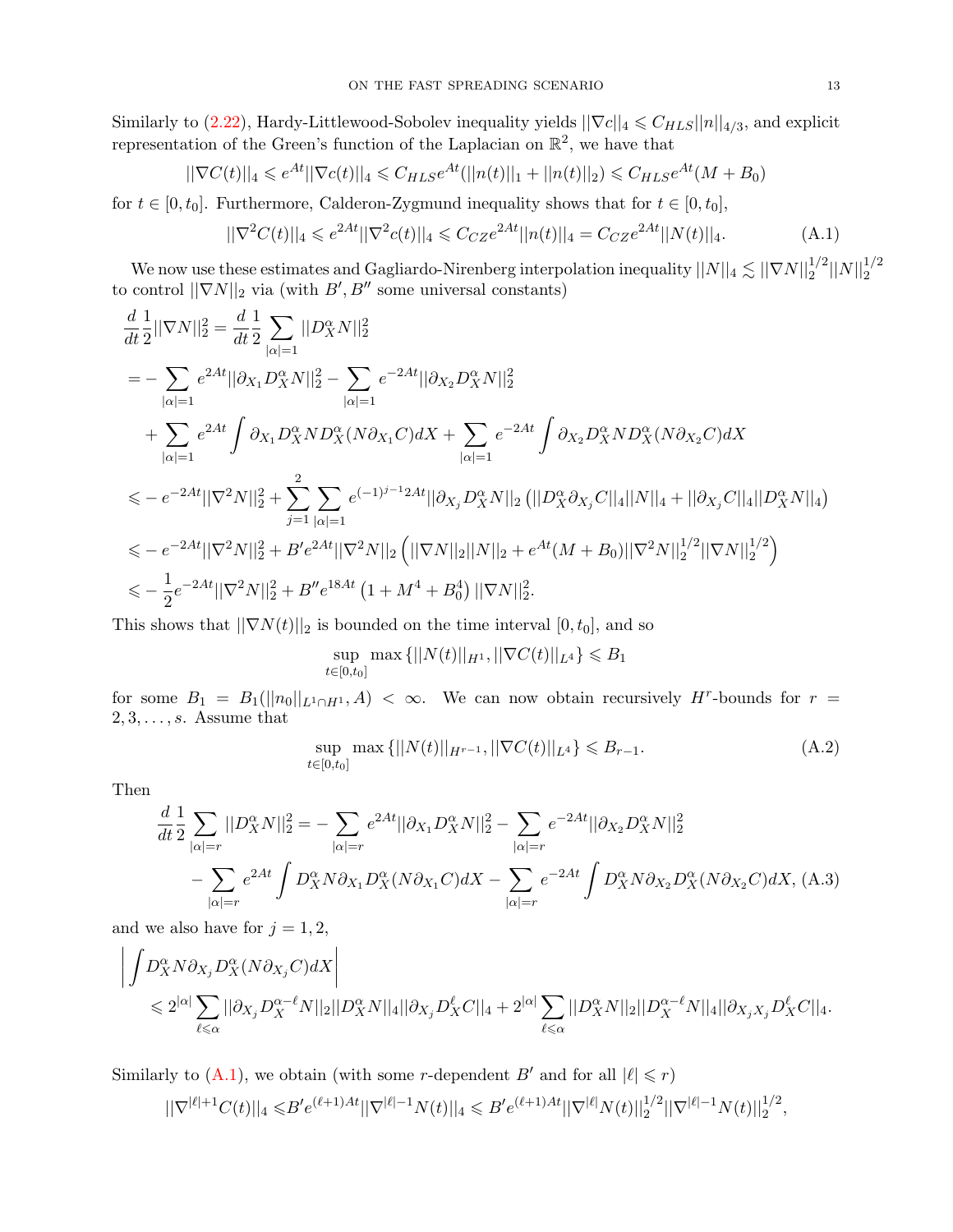and we also use the Gagliardo-Nirenberg interpolation inequality  $||\nabla^k N||_4 \lesssim ||\nabla^{k+1} N||_2^{1/2} ||\nabla^k N||_2^{1/2}$ . Combining the above estimates with  $(A.3)$  and  $(A.2)$ , we see that (with some r-dependent  $B''$ )

$$
\frac{d}{dt}||\nabla^r N(t)||_2^2 \leqslant -e^{-2At}||\nabla^{r+1} N(t)||_2^2 + B''e^{B''At}(1 + B_{r-1}^4)(1 + ||\nabla^r N(t)||_2^2).
$$

This yields [\(A.2\)](#page-12-2) for  $r = 3, 4, \ldots$ , with  $B_r = B_r(||n_0||_{H^r}, A, B_{r-1}) = B_r(||n_0||_{L^1 \cap H^r}, A) < \infty$ . This and [\(A.3\)](#page-12-1) also show continuity of  $||N(t)||_{H^{s-1}}$  and boundedness of  $||N(t)||_{H^s}$  on  $[0, t_0]$ .

If  $s \geq 2$ , Theorem [A.1](#page-11-0) and Sobolev embedding yield an  $L^{\infty}$  bound on solutions, which depends on  $n_0$ , A, and t. We used such a bound in the proof of Theorem [1.1,](#page-2-0) but that proof requires it to not depend on A. We will therefore need to prove the following result instead.

<span id="page-13-0"></span>**Theorem A.2** (A-independent  $L^{\infty}$  bound). For  $d \in \{2,3\}$  and  $0 \leq n_0 \in L^1(\mathbb{R}^d) \cap H^2(\mathbb{R}^d)$  with  $|\mathbf{x}|^2 n_0(\mathbf{x}) \in L^1(\mathbb{R}^d)$ , assume that the unique  $H^2_{\mathbf{x}}$ -solution n to [\(1.3\)](#page-1-0) from Theorem [A.1](#page-11-0) satisfies

<span id="page-13-5"></span><span id="page-13-4"></span><span id="page-13-3"></span><span id="page-13-2"></span><span id="page-13-1"></span>
$$
||n||_{L_t^{\infty}([0,T];L^2_x)} \leqslant C_{L^2}
$$
\n(A.4)

for some  $T, C_{L^2} < \infty$  (here T is assumed to be smaller than the maximal time of existence for n). Then  $||n(t, \cdot)||_{L^1}$  is constant,  $||n(t, \cdot)||_{H^1}$  continuous, and  $||n(t, \cdot)||_{H^2}$  bounded on  $[0, T]$ , and

$$
|||\mathbf{x}|^{2}n||_{L_{t}^{\infty}([0,T];L_{x}^{1})} \leqslant C_{0} = C_{0}(n_{0}, A, T) < \infty,
$$
\n(A.5)

$$
||n||_{L_t^{\infty}([0,T];L_x^{\infty})} \leq C_{\infty} = C_{\infty}(C_{L^2}, ||n_0||_{L^1 \cap H^2}) < \infty.
$$
 (A.6)

*Proof.* We will again only consider  $d = 2$ . The first three claims are from Theorem [A.1,](#page-11-0) and its proof also shows that

$$
||n||_{L^{\infty}_{t}([0,T];H^{2}_{\mathbf{x}})} \leqslant C_{H^{2}} = C_{H^{2}}(C_{L^{2}}, ||n_{0}||_{L^{1}\cap H^{2}}, A, T) < \infty.
$$

By Sobolev embedding we also have  $(cf. (A.6))$  $(cf. (A.6))$  $(cf. (A.6))$ 

$$
||n||_{L_t^{\infty}([0,T];L_x^{\infty})} \leq C_{L^{\infty}} = C_{L^{\infty}}(C_{L^2}, ||n_0||_{L^1 \cap H^2}, A, T) < \infty.
$$
 (A.7)

Furthermore, Gagliardo-Nirenberg interpolation inequality and Hardy-Littlewood-Sobolev inequality show that

$$
||\nabla c||_{\infty} \lesssim ||n||_3^{3/5} ||\nabla c||_4^{2/5} \lesssim ||n||_3^{3/5} ||n||_{4/3}^{2/5} \lesssim ||n||_1 + ||n||_4 \lesssim ||n||_1 + ||n||_{\infty}, \tag{A.8}
$$

so

$$
||\nabla c||_{L_t^\infty([0,T];L^\infty_x)} \leqslant C_{\nabla c} = C_{\nabla c}(C_{L^2},||n_0||_{L^1 \cap H^2}, A, T) < \infty.
$$

Note that once we obtain [\(A.6\)](#page-13-1), we will in fact have  $C_{\nabla c} = C_{\nabla c}(C_{L^2}, ||n_0||_{L^1 \cap H^2})$  here.

We now prove  $(A.5)$ , via an argument similar to [\[21\]](#page-15-4). Multiply  $(1.3)$  by a sequence of  $C_c^{\infty}$ . we now prove (A.5), via an argument similar to [21]. Multiply (1.5) by a sequence of  $C_c$  -<br>functions  $\varphi_k$  approximating  $|x|^2$ , with uniformly bounded  $\nabla^2 \varphi_k$  and  $|x| |\nabla \varphi_k(x)| \leq C(1 + \varphi_k(x))$ , and recall that the Green's function for the Laplacian on  $\mathbb{R}^2$  is  $\frac{1}{2\pi} \log |\cdot|$ , to obtain for  $t \in [0, T]$ ,

$$
\frac{d}{dt} \int_{\mathbb{R}^2} n(t, \mathbf{x}) \varphi_k(\mathbf{x}) d\mathbf{x} = \int_{\mathbb{R}^2} \Delta n(t, \mathbf{x}) \varphi_k d\mathbf{x} - A \int_{\mathbb{R}^2} \nabla \cdot ((-x_1, x_2) n(t, \mathbf{x})) \varphi_k(\mathbf{x}) d\mathbf{x} \n+ \frac{1}{2\pi} \iint_{\mathbb{R}^2 \times \mathbb{R}^2} \nabla_{\mathbf{x}} \cdot \left( \frac{\mathbf{x} - \mathbf{y}}{|\mathbf{x} - \mathbf{y}|^2} n(t, \mathbf{y}) n(t, \mathbf{x}) \right) \varphi_k(\mathbf{x}) d\mathbf{x} d\mathbf{y}
$$

Applying integration by parts and a standard symmetrization trick, we see that

$$
\frac{d}{dt} \int_{\mathbb{R}^2} n(t, \mathbf{x}) \varphi_k(\mathbf{x}) d\mathbf{x} = \int_{\mathbb{R}^2} n(t, \mathbf{x}) \Delta \varphi_k(\mathbf{x}) d\mathbf{x} + A \int_{\mathbb{R}^2} n(t, \mathbf{x}) (-x_1, x_2) \cdot \nabla \varphi_k(\mathbf{x}) d\mathbf{x} \n- \frac{1}{4\pi} \iint_{\mathbb{R}^2 \times \mathbb{R}^2} \frac{(\mathbf{x} - \mathbf{y}) \cdot (\nabla \varphi_k(\mathbf{x}) - \nabla \varphi_k(\mathbf{y}))}{|\mathbf{x} - \mathbf{y}|^2} n(t, \mathbf{x}) n(t, \mathbf{y}) d\mathbf{x} d\mathbf{y},
$$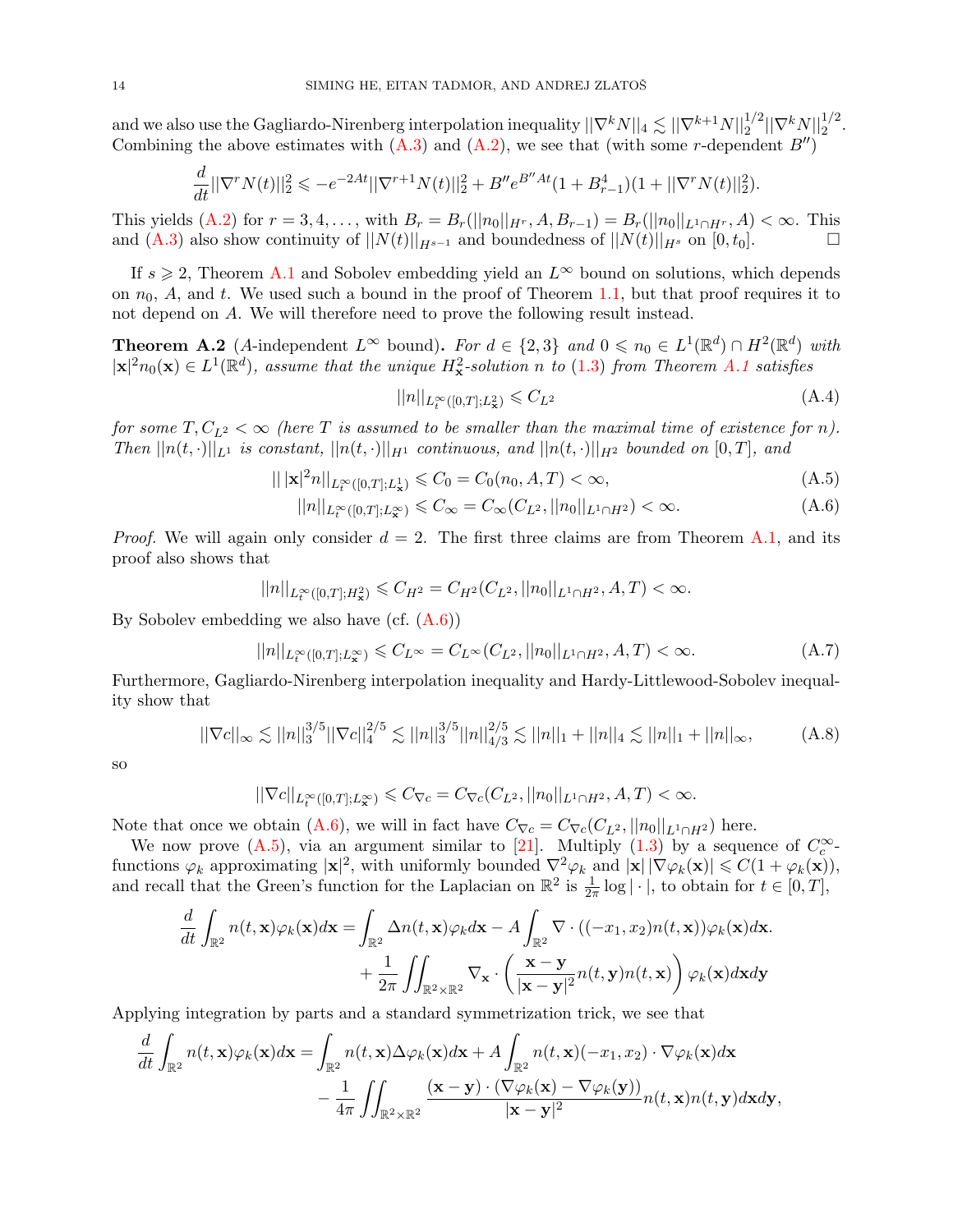and then integrating in time and taking  $k \to \infty$  yields

$$
\int_{\mathbb{R}^2} n(t,\mathbf{x}) |\mathbf{x}|^2 d\mathbf{x} \leq \int_{\mathbb{R}^2} n_0(\mathbf{x}) |\mathbf{x}|^2 d\mathbf{x} + \left(4M - \frac{M^2}{2\pi}\right) t + 2A \int_0^t \int_{\mathbb{R}^2} n(s,\mathbf{x}) |\mathbf{x}|^2 d\mathbf{x} ds \qquad \forall t \in [0,T].
$$

Gronwall's inequality then shows  $(A.5)$ . Finally, to prove  $(A.6)$ , we will first estimate  $L^p$ -norms of *n* for  $p = 2^j$   $(j \in \mathbb{N})$  via

$$
\frac{d}{dt}\frac{1}{2p}\int n^{2p}d\mathbf{x} = -\frac{2p-1}{p^2}\int |\nabla n^p|^2 d\mathbf{x} + \frac{2p-1}{p}\int n^p \nabla n^p \cdot \nabla c d\mathbf{x} + A\int n^{2p-1}\mathbf{u} \cdot \nabla n d\mathbf{x}
$$
  
\n
$$
\leq -\frac{1}{2p}||\nabla n^p||_2^2 + p||n^p||_2^2||\nabla c||_{\infty}^2 + A\int n^{2p-1}\mathbf{u} \cdot \nabla n d\mathbf{x}.
$$
 (A.9)

From  $(A.7)$ ,  $|\mathbf{x}|^{-1}\mathbf{u}(\mathbf{x}) \in L^{\infty}(\mathbb{R}^2)$ ,  $|\mathbf{x}|\sqrt{n} \in L^{\infty}_t([0,T]; L^2_{\mathbf{x}})$  (see  $(A.5)$ ), and  $\nabla n \in L^{\infty}_t([0,T]; L^2_{\mathbf{x}})$  we have that  $n^{2p-1} \mathbf{u} \cdot \nabla n \in L^{\infty}_t([0,T]; L^1_{\mathbf{x}})$ . So for each  $t \in [0,T]$  we obtain

$$
\int_{\mathbb{R}^2} n^{2p-1} \mathbf{u} \cdot \nabla n d\mathbf{x} = \lim_{R \to \infty} \int_{B(0,R)} \mathbf{u} \cdot \nabla n^{2p} d\mathbf{x} = \lim_{R \to \infty} \int_{\partial B(0,R)} \mathbf{u} \cdot \frac{\mathbf{x}}{|\mathbf{x}|} n^{2p} dS.
$$

It now follows from  $(A.7)$  and  $(A.5)$  that

$$
\left| \int_{\mathbb{R}^2} n^{2p-1} \mathbf{u} \cdot \nabla n d\mathbf{x} \right| \leqslant A ||n||_{\infty}^{2p-1} \liminf_{R \to \infty} \int_{\partial B(0,R)} R n \, dS = 0,
$$

and then  $(A.9)$ , Nash inequality, and  $(A.8)$  show for some universal  $C > 0$ ,

$$
\frac{d}{dt}||n||_{2p}^{2p} \leq -\frac{||n^p||_2^4}{C||n^p||_1^2} + Cp^2||n^p||_2^2(||n||_1^2 + ||n||_4^2) = \frac{||n||_{2p}^{2p}}{C} \left( -\frac{||n||_{2p}^{2p}}{||n||_p^{2p}} + (Cp)^2 (||n_0||_1^2 + ||n||_4^2) \right).
$$

Now we apply the Moser-Alikakos iteration (see, e.g., [\[22,](#page-15-23) Lemma 3.2], [\[50,](#page-16-11) Appendix], or [\[53\]](#page-16-31)) to get [\(A.6\)](#page-13-1). Let  $a_j := ||n||_{L_t^{\infty}([0,T];L_x^{2j})}$ . When  $j = 1$  (so  $p = 2$ ), the above estimate and [\(A.4\)](#page-13-5) show

$$
a_2 \leqslant C_{L^4}=C_{L^4}(C_{L^2}, ||n_0||_{L^1\cap L^4})<\infty.
$$

When  $j = 2, 3, ...,$  after using  $||n_0||_{2^{j+1}} \le ||n_0||_{L^1 \cap L^\infty} := ||n_0||_1 + ||n_0||_{\infty}$  we instead obtain

$$
a_{j+1} \le \max \left\{ (\tilde{C}2^j)^{1/2^j} a_j, ||n_0||_{L^1 \cap L^\infty} \right\},\,
$$

with  $\tilde{C} := \max\{C(||n_0||_1 + C_{L^4}), 1\}$ . Then for all  $j \geq 2$  we have

$$
a_j \le \max\left\{C_{L^4}, ||n_0||_{L^1 \cap L^\infty}\right\} \prod_{k=2}^{\infty} (\tilde{C}2^k)^{1/2^k} =: C_\infty(C_{L^2}, ||n_0||_{L^1 \cap H^2})
$$

(recall that  $H^2(\mathbb{R}^2) \subseteq L^\infty(\mathbb{R}^2)$  by Sobolev embedding), yielding  $(A.6)$  with this  $C_\infty$ .

<span id="page-14-1"></span>

Finally, we note that the above results and proofs easily extend to the shear flow case  $(1.5)$ , with no requirement on the second spatial moment of  $n$  needed here because  $\bf{u}$  is bounded.

<span id="page-14-0"></span>**Theorem A.3.** For  $d \in \{2,3\}$ ,  $u \in C^2(\mathbb{T}^{d-1})$ , and  $0 \leq n_0 \in L^1(\mathbb{R} \times \mathbb{T}^{d-1}) \cap H^2(\mathbb{R} \times \mathbb{T}^{d-1})$ , there is  $t_0 = t_0(||n_0||_{L^2}, A) > 0$  such that there is a unique  $H^2_{\mathbf{x}}$ -solution n to [\(1.5\)](#page-3-0) with  $n(0, \mathbf{x}) = n_0(\mathbf{x})$ on the time interval  $[0, t_0]$ , and n remains unique on any time interval  $[0, T]$  on which  $||n(t, \cdot)||_{L^2}$ remains bounded. Moreover, if

$$
||n||_{L_t^\infty([0,T];L^2_{\mathbf{x}})}\leqslant C_{L^2}
$$

for some  $T, C_{L^2} < \infty$  (here T is assumed to be smaller than the maximal time of existence for n), then  $||n(t, \cdot)||_{L^1}$  is constant,  $||n(t, \cdot)||_{H^1}$  continuous, and  $||n(t, \cdot)||_{H^2}$  bounded on  $[0, T]$ , and

$$
||n||_{L_t^\infty([0,T];L^\infty_{\mathbf{x}})} \leqslant C_\infty = C_\infty(C_{L^2},||n_0||_{L^1\cap H^2}) < \infty.
$$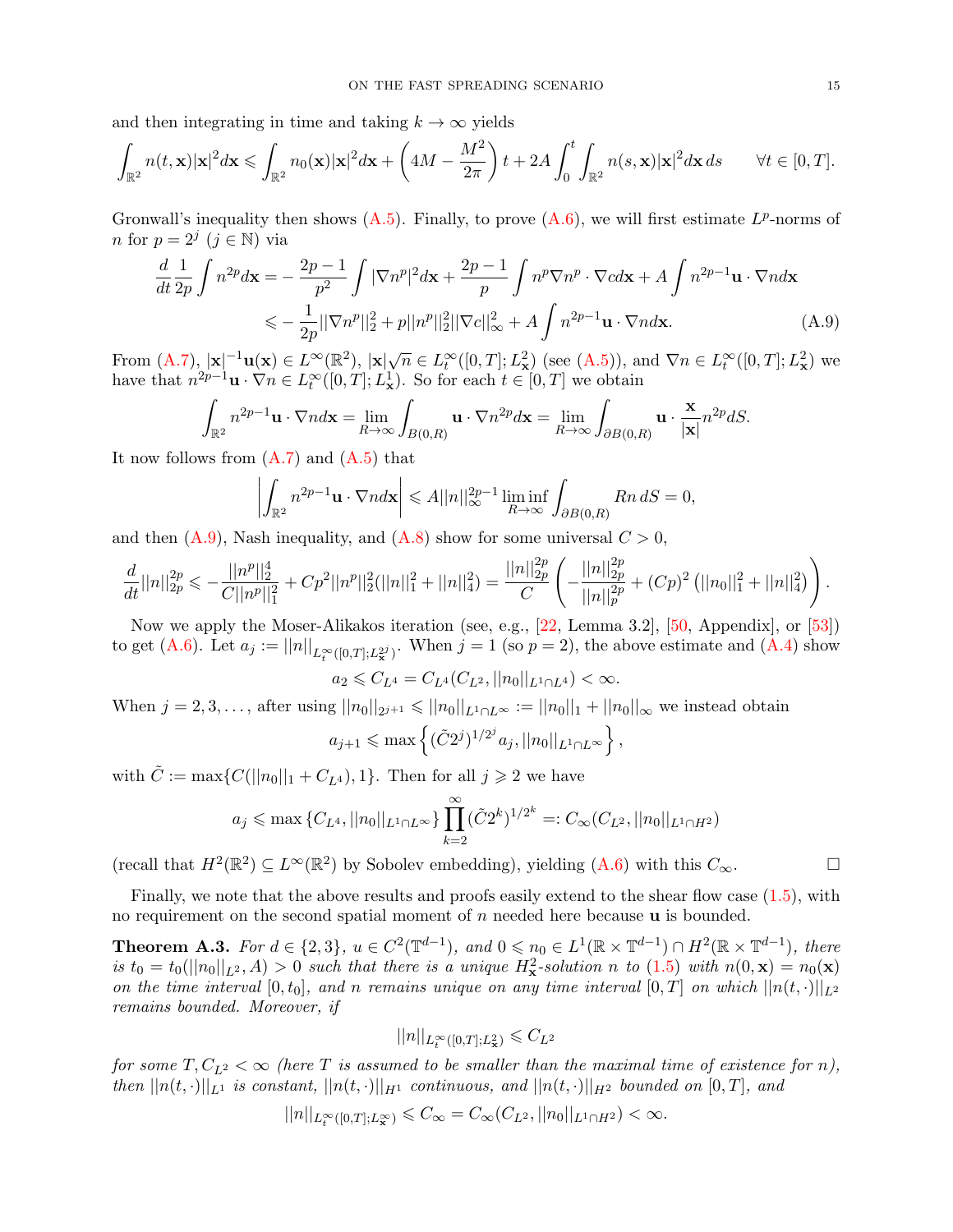#### **REFERENCES**

- <span id="page-15-10"></span>[1] D. G. Aronson and H. F. Weinberger. Multidimensional nonlinear diffusion arising in population genetics. Adv. in Math.,  $30(1):33-76$ , 1978.
- <span id="page-15-14"></span>[2] B. Audoly, H. Berestycki, and Y. Pomeau. Réaction diffusion en écoulement stationnaire rapide. C. R. Acad. Sci. Paris, 328, Série IIb:255–262, 2000.
- <span id="page-15-17"></span>[3] J. Bedrossian and M. Coti Zelati. Enhanced dissipation, hypoellipticity, and anomalous small noise inviscid limits in shear flows. Arch. Ration. Mech. Anal., 224(3):1161–1204, 2017.
- [4] J. Bedrossian, P. Germain, and N. Masmoudi. Dynamics near the subcritical transition of the 3D Couette flow II: Above threshold. arXiv:1506.03721, 2015.
- [5] J. Bedrossian, P. Germain, and N. Masmoudi. On the stability threshold for the 3D Couette flow in Sobolev regularity. Ann. of Math. (2), 185(2):541–608, 2017.
- <span id="page-15-18"></span>[6] J. Bedrossian, P. Germain, and N. Masmoudi. Dynamics near the subcritical transition of the 3D Couette flow I: Below threshold. Mem. Amer. Math. Soc., 266(1294):v+158, 2020.
- <span id="page-15-9"></span>[7] J. Bedrossian and S. He. Suppression of blow-up in Patlak-Keller-Segel via shear flows. SIAM Journal on Mathematical Analysis, 50(6):6365–6372, 2018.
- <span id="page-15-21"></span>[8] J. Bedrossian and N. Masmoudi. Existence, uniqueness and Lipschitz dependence for Patlak-Keller-Segel and Navier-Stokes in  $\mathbb{R}^2$  with measure-valued initial data. Arch. Ration. Mech. Anal., 214(3):717-801, 2014.
- <span id="page-15-19"></span>[9] J. Bedrossian, N. Masmoudi, and V. Vicol. Enhanced dissipation and inviscid damping in the inviscid limit of the Navier-Stokes equations near the 2D Couette flow. Arch. Rat. Mech. Anal., 216(3):1087–1159, 2016.
- <span id="page-15-20"></span>[10] J. Bedrossian, V. Vicol, and F. Wang. The Sobolev stability threshold for 2D shear flows near Couette. J. Nonlinear Sci., 28(6):2051–2075, 2018.
- <span id="page-15-11"></span>[11] H. Berestycki. The Influence of Advection on the Propagation of Fronts in Reaction-Diffusion Equations. Springer Netherlands, Dordrecht, 2002.
- [12] H. Berestycki and F. Hamel. Front propagation in periodic excitable media. Comm. Pure Appl. Math., 55(8):949– 1032, 2002.
- <span id="page-15-12"></span>[13] H. Berestycki and F. Hamel. Generalized transition waves and their properties. Comm. Pure Appl. Math., 65(5):592–648, 2012.
- <span id="page-15-15"></span>[14] H. Berestycki, F. Hamel, and N. Nadirashvili. Elliptic eigenvalue problems with large drift and applications to nonlinear propagation phenomena. Comm. Math. Phys., 253(2):451–480, 2005.
- <span id="page-15-2"></span>[15] P. Biler. The Cauchy problem and self-similar solutions for a nonlinear parabolic equation. Studia Math., 114(2):181–192, 1995.
- <span id="page-15-22"></span>[16] P. Biler. Local and global solvability of some parabolic systems modelling chemotaxis. Adv. Math. Sci. Appl., 8(2):715–743, 1998.
- <span id="page-15-3"></span>[17] P. Biler, G. Karch, P. Laurençot, and T. Nadzieja. The  $8\pi$ -problem for radially symmetric solutions of a chemotaxis model in the plane. Math. Meth. Appl. Sci, 29:1563–1583, 2006.
- [18] A. Blanchet, V. Calvez, and J. Carrillo. Convergence of the mass-transport steepest descent scheme for subcritical Patlak-Keller-Segel model. SIAM J. Num. Anal., 46:691–721, 2008.
- [19] A. Blanchet, E. Carlen, and J. Carrillo. Functional inequalities, thick tails and asymptotics for the critical mass Patlak-Keller-Segel model. Journal of Functional Analysis, 262(5):2142–2230, 2012.
- <span id="page-15-6"></span>[20] A. Blanchet, J. Carrillo, and N. Masmoudi. Infinite time aggregation for the critical Patlak-Keller-Segel model in  $\mathbb{R}^2$ . Comm. Pure Appl. Math., 61:1449-1481, 2008.
- <span id="page-15-4"></span>[21] A. Blanchet, J. Dolbeault, and B. Perthame. Two-dimensional Keller-Segel model: Optimal critical mass and qualitative properties of the solutions. E. J. Diff. Eqn,  $2006(44):1-32$ ,  $2006$ .
- <span id="page-15-23"></span>[22] V. Calvez and J. Carrillo. Volume effects in the Keller-Segel model: energy estimates preventing blow-up. J. Math. Pures Appl., 86:155–175, 2006.
- <span id="page-15-0"></span>[23] M. Chae, K. Kang, and J. Lee. Existence of smooth solutions to coupled chemotaxis-fluid equations. Discrete Contin. Dyn. Syst., 33(6):2271–2297, 2013.
- <span id="page-15-5"></span>[24] S. Childress and J. Percus. Nonlinear aspects of chemotaxis. Math. Biosci., 56:217–237, 1981.
- <span id="page-15-13"></span>[25] H. Cho and D. Levy. Modeling the dynamics of heterogeneity of solid tumors in response to chemotherapy. Bull. Math. Biol., 79(12):2986–3012, 2017.
- <span id="page-15-16"></span>[26] P. Constantin, A. Kiselev, and L. Ryzhik. Quenching of flames by fluid advection. Comm. Pure Appl. Math., 54(11):1320–1342, 2001.
- <span id="page-15-8"></span>[27] P. Constantin, A. Kiselev, L. Ryzhik, and A. Zlatoš. Diffusion and mixing in fluid flow. Ann. of Math.  $(2)$ , 168:643–674, 2008.
- <span id="page-15-7"></span>[28] L. Corrias, B. Perthame, and H. Zaag. Global solutions of some chemotaxis and angiogenesis systems in high space dimensions. Milan J. Math., 72:1–28, 2004.
- <span id="page-15-1"></span>[29] R.-J. Duan, A. Lorz, and P. Markowich. Global solutions to the coupled chemotaxis-fluid equations. Comm. Partial Differential Equations, Vol. 35, pages 1635–1673, 2010.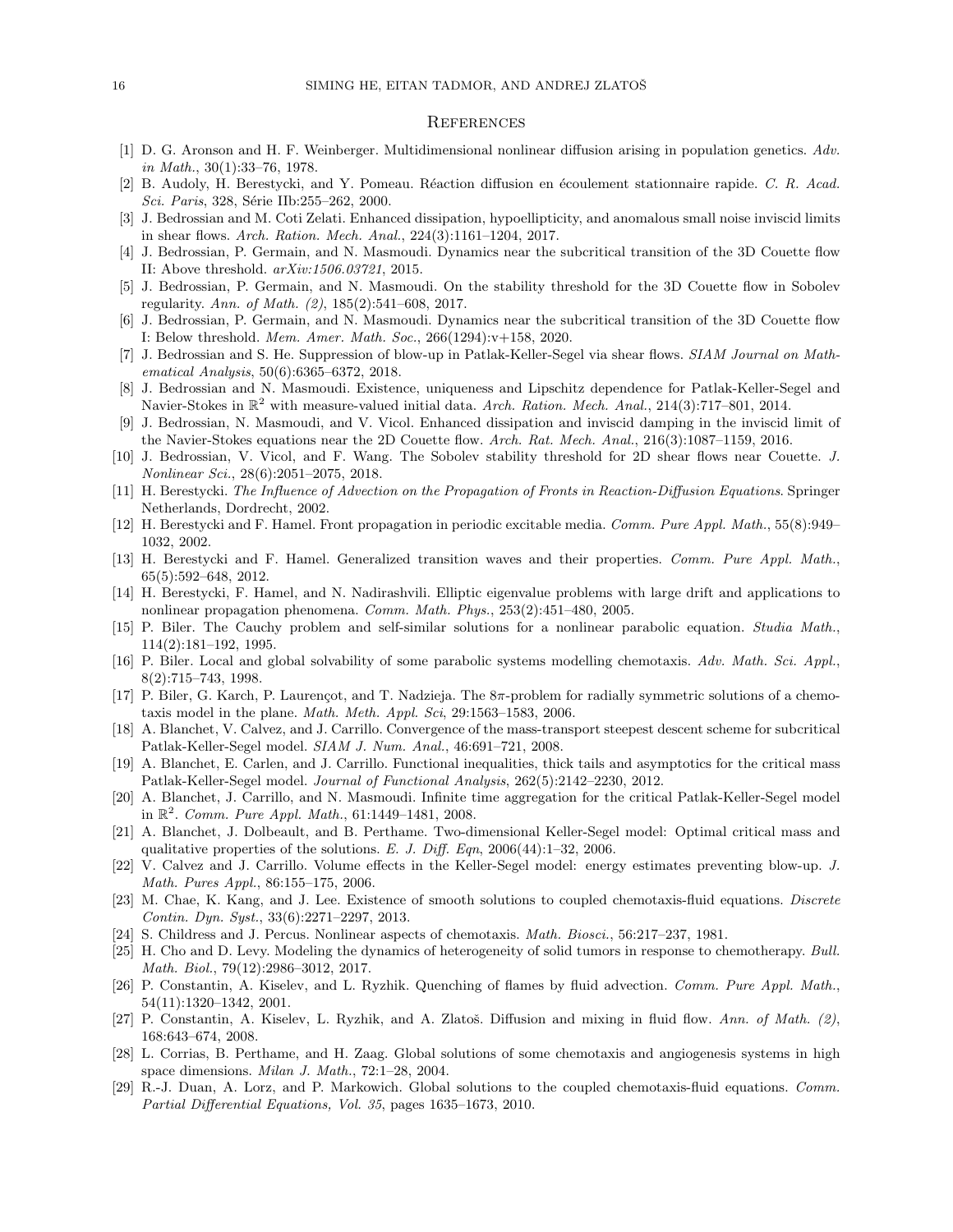- <span id="page-16-24"></span>[30] A. Fannjiang, A. Kiselev, and L. Ryzhik. Quenching of reaction by cellular flows. Geom. Funct. Anal., 16(1):40– 69, 2006.
- <span id="page-16-28"></span>[31] Y. Feng and G. Iyer. Dissipation enhancement by mixing. Nonlinearity, 32(5):1810–1851, 2019.
- <span id="page-16-30"></span>[32] G. E. n. Fernández and S. Mischler. Uniqueness and long time asymptotic for the Keller-Segel equation: the parabolic-elliptic case. Arch. Ration. Mech. Anal., 220(3):1159–1194, 2016.
- <span id="page-16-18"></span>[33] P. C. Fife. Mathematical aspects of reacting and diffusing systems, volume 28 of Lecture Notes in Biomathematics. Springer-Verlag, Berlin-New York, 1979.
- <span id="page-16-17"></span>[34] R. Fisher. The wave of advance of advantageous genes. Ann. Eugenics, 7:355–369, 1937.
- <span id="page-16-1"></span>[35] M. D. Francesco, A. Lorz, and P. Markowich. Chemotaxis-fluid coupled model for swimming bacteria with nonlinear diffusion: global existence and asymptotic behavior. Discrete Contin. Dyn. Syst. Ser. A, 28:1437– 1453, 2010.
- <span id="page-16-19"></span>[36] J. Gärtner and M. Freidlin. The propagation of concentration waves in periodic and random media. Dokl. Acad. Nauk SSSR, 249:521–525, 1979.
- <span id="page-16-13"></span>[37] S. He. Suppression of blow-up in parabolic-parabolic Patlak-Keller-Segel via strictly monotone shear flows. Nonlinearity, 31(8):3651–3688, 2018.
- <span id="page-16-15"></span>[38] S. He and E. Tadmor. Suppressing chemotactic blow-up through a fast splitting scenario on the plane. Arch. Ration. Mech. Anal., 232(2):951–986, 2019.
- <span id="page-16-7"></span>[39] M. Herrero and J. Velázquez. Singularity patterns in a chemotaxis model. *Math. Ann.*, 306:583–623, 1996.
- <span id="page-16-20"></span>[40] A. Hodgkin and A. Huxley. A quantitative description of membrane current and its application to conduction and excitation in nerve. The Journal of Physiology, 117(4):500–44, 1952.
- <span id="page-16-12"></span>[41] K. Hopf and J. L. Rodrigo. Aggregation equations with fractional diffusion: preventing concentration by mixing. Commun. Math. Sci., 16(2):333–361, 2018.
- <span id="page-16-29"></span>[42] L. Hörmander. Hypoelliptic second order differential equations. Acta Math., 119:147–171, 1967.
- <span id="page-16-6"></span>[43] D. Horstmann. From 1970 until present: the Keller-Segel model in chemotaxis and its consequences. I, Jahresber. Deutsch. Math.-Verein, 105(3):103–165, 2003.
- <span id="page-16-14"></span>[44] G. Iyer, X. Xu, and A. Zlatoš. Convection-induced singularity suppression in the Keller-Segel and other non-linear PDEs. arXiv:1908.01941, 2020.
- <span id="page-16-8"></span>[45] W. Jäger and S. Luckhaus. On explosions of solutions to a system of partial differential equations modelling chemotaxis. Trans. Amer. Math. Soc., 329(2):819–824, 1992.
- <span id="page-16-25"></span>[46] L. Kagan and G. Sivashinsky. Flame propagation and extiction in large-scale vortical flows. Combust. Flame., 120:222–232, 2000.
- <span id="page-16-27"></span>[47] J. I. Kanel'. Stabilization of the solutions of the equations of combustion theory with finite initial functions. Mat. Sb. (N.S.), 65 (107):398–413, 1964.
- <span id="page-16-4"></span>[48] E. F. Keller and L. Segel. Model for chemotaxis. J. Theor. Biol., 30:225–234, 1971.
- <span id="page-16-0"></span>[49] S. Khan, J. Johnson, E. Cartee, , and Y. Yao. Global regularity of chemotaxis equations with advection. Involve, vol. 9, no. 1, 2016.
- <span id="page-16-11"></span>[50] A. Kiselev and X. Xu. Suppression of chemotactic explosion by mixing. Arch. Ration. Mech. Anal., 222(2):1077– 1112, 2016.
- <span id="page-16-26"></span>[51] A. Kiselev and A. Zlatoš. Quenching of combustion by shear flows. Duke Math. J.,  $132(1):49-72$ ,  $2006$ .
- <span id="page-16-16"></span>[52] A. Kolmogorov, I. Petrovskii, and N. Piskunov. étude de l'équation de la diffusion avec croissance de la quantité de matière et son application à un problème biologique. Bull. Moskov. Gos. Univ. Mat. Mekh., 1:1–25, 1937.
- <span id="page-16-31"></span>[53] R. Kowalczyk. Preventing blow-up in a chemotaxis model. J. Math. Anal. Appl., 305:566–588, 2005.
- <span id="page-16-2"></span>[54] H. Kozono, M. Miura, and Y. Sugiyama. Time global existence and finite time blow-up criterion for solutions to the Keller-Segel system coupled with the Navier-Stokes fluid. J. Differential Equations, 267(9):5410–5492, 2019.
- [55] J.-G. Liu and A. Lorz. A coupled chemotaxis-fluid model: global existence. Ann. Inst. H. Poincaré Anal. Non Linéaire, 28:643-652, 2011.
- [56] A. Lorz. Coupled chemotaxis fluid model. Math. Models Methods Appl. Sci., Vol. 20, 2010.
- <span id="page-16-3"></span>[57] A. Lorz. A coupled Keller-Segel-Stokes model: global existence for small initial data and blow-up delay. Communications in Mathematical Sciences, Vol. 10, pages 555–574, 2012.
- <span id="page-16-21"></span>[58] J. D. Murray. Mathematical biology. I, volume 17 of Interdisciplinary Applied Mathematics. Springer-Verlag, New York, third edition, 2002. An introduction.
- <span id="page-16-22"></span>[59] J. D. Murray. Mathematical biology. II, volume 18 of Interdisciplinary Applied Mathematics. Springer-Verlag, New York, third edition, 2003. Spatial models and biomedical applications.
- <span id="page-16-9"></span>[60] T. Nagai. Blow-up of radially symmetric solutions to a chemotaxis system. Adv. Math. Sci. Appl., 5(2):581–601, 1995.
- <span id="page-16-5"></span>[61] C. S. Patlak. Random walk with persistence and external bias. Bull. Math. Biophys., 15:311–338, 1953.
- <span id="page-16-10"></span>[62] B. Perthame. Transport equations in biology. Frontiers in Mathematics. Birkhäuser Verlag, Basel, 2007.
- <span id="page-16-23"></span>[63] N. Shigesada and K. Kawasaki. Biological Invasions, Theory and Practice. Oxford Univ. Press, Oxford, 1997.